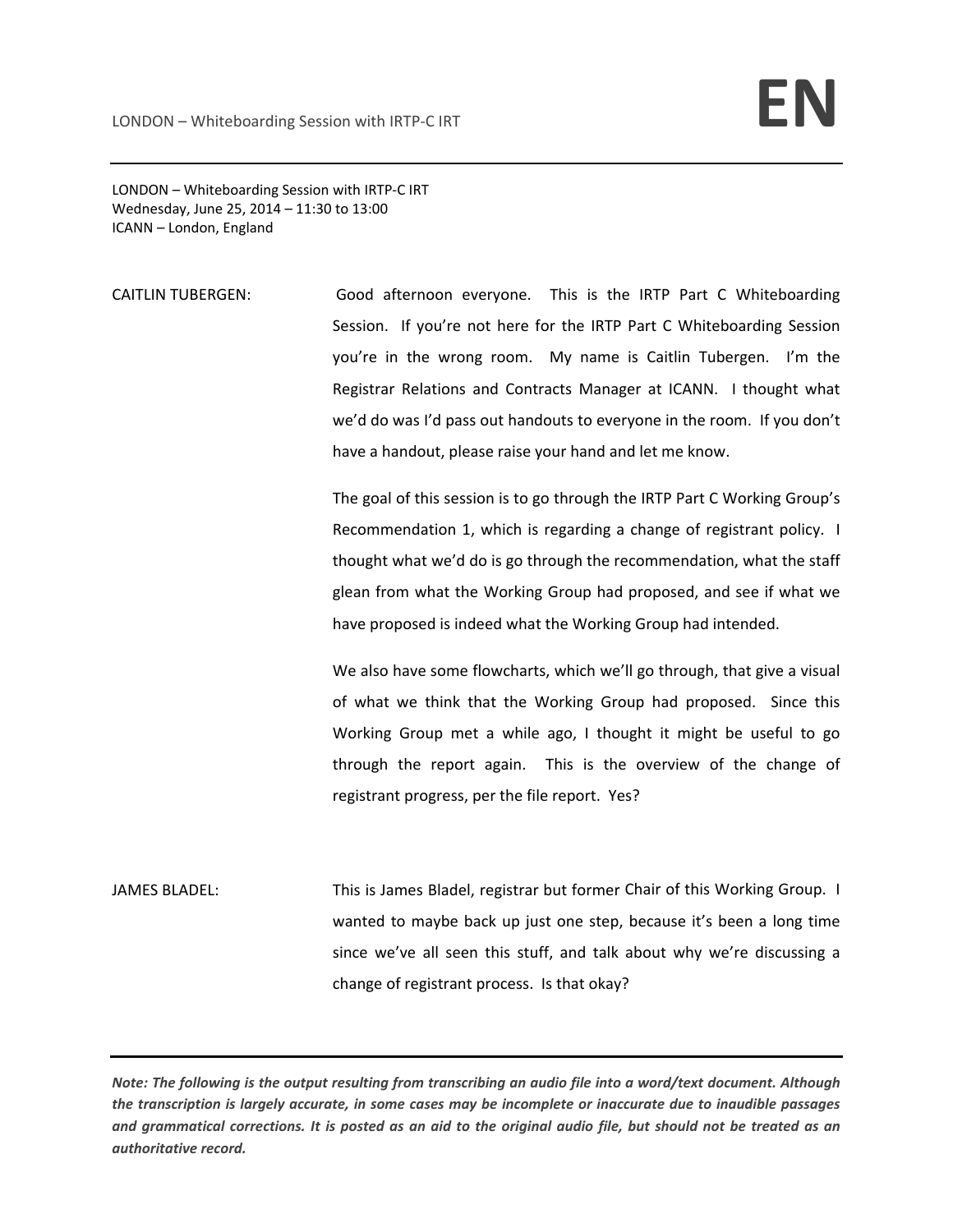Okay, so the inter‐registrar transfer policy very specifically governs the change of a domain name from one registrar to another. It doesn't really cover the very common scenario in our industry where a domain name changes control from one individual organization to another, irrespective of whether it stays at the same registrar or moves to a different registrar as part of that process.

That was something this Working Group took on, and it actually snowballed and became a much bigger process, because it was a completely different concept that was operating. In many respects it was outside of ICANN policy. We developed a couple of different ideas and recommendations, based on the idea that a registrant should change in a standard, reliable and predictable way, but also perhaps another thing that was occurring was to ensure that if someone receives a domain name, that they're aware of it.

We had this other scenario that was also fairly commonplace, and that was that individuals were listed as a registrant without their knowledge. We had those two scenarios, obviously the much bigger one being this transacting of control of a domain name, but also, as a side benefit, making sure we picked up that other scenario.

I'm just putting that out there, of why we're even talking about this. I know the Working Group ended months ago, and we are now trying to take a look at this. These are tough questions, and registrars, I think individual ones, the large ones, have internal policies to address it. What we're trying to do is elevate that to an industry standard.

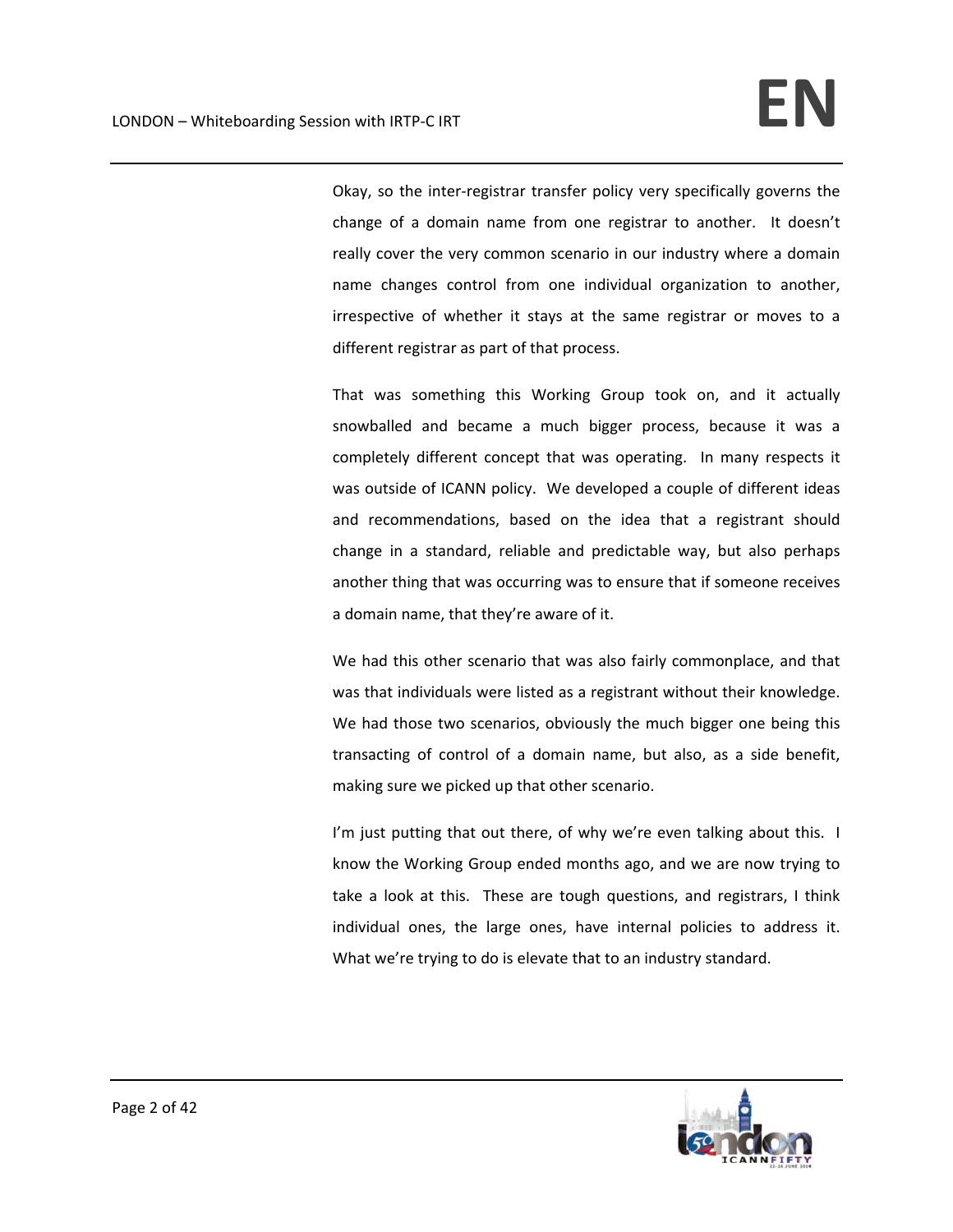## CAITLIN TUBERGEN: Thank you James. I really appreciate that background. Go ahead, Theo.

[THEO]: Hi. James, looking back at it now, when you were part of the Working Group and leading the Working Group, and now that we have the verification system for the RA 2013, do you think anything has changed within the scope of this Working Group? Are all the parts that are on the table still relevant? Or how do you see that? Do you give it any thought? It just popped up in my head. I thought it was a long time ago, things have changed.

JAMES BLADEL: It's a good point, Theo. I think they are still relevant, and I think that if we create this process correctly, it can kill two birds with one stone and actually cover the verification process as part of this change in registrant process, because the recommendations do require a positive confirmation of the receiving registrant, similar to an FOA. Like what we're doing with transfers is we're saying, "Hey, transfers are verified, because I had to go and get their authorization." I think we can do the same thing here.

CAITLIN TUBERGEN: Thank you gentlemen. The slide up on the screen and in the remote room shows the overview of the change of registrant process, which was described in the Final Report. I'm going to go through what I saw in the Final Report and see if anything big was missed or misunderstood. The Report defines a change of registrant as any material change to registrant name, registrant organization, or the primary contact method.

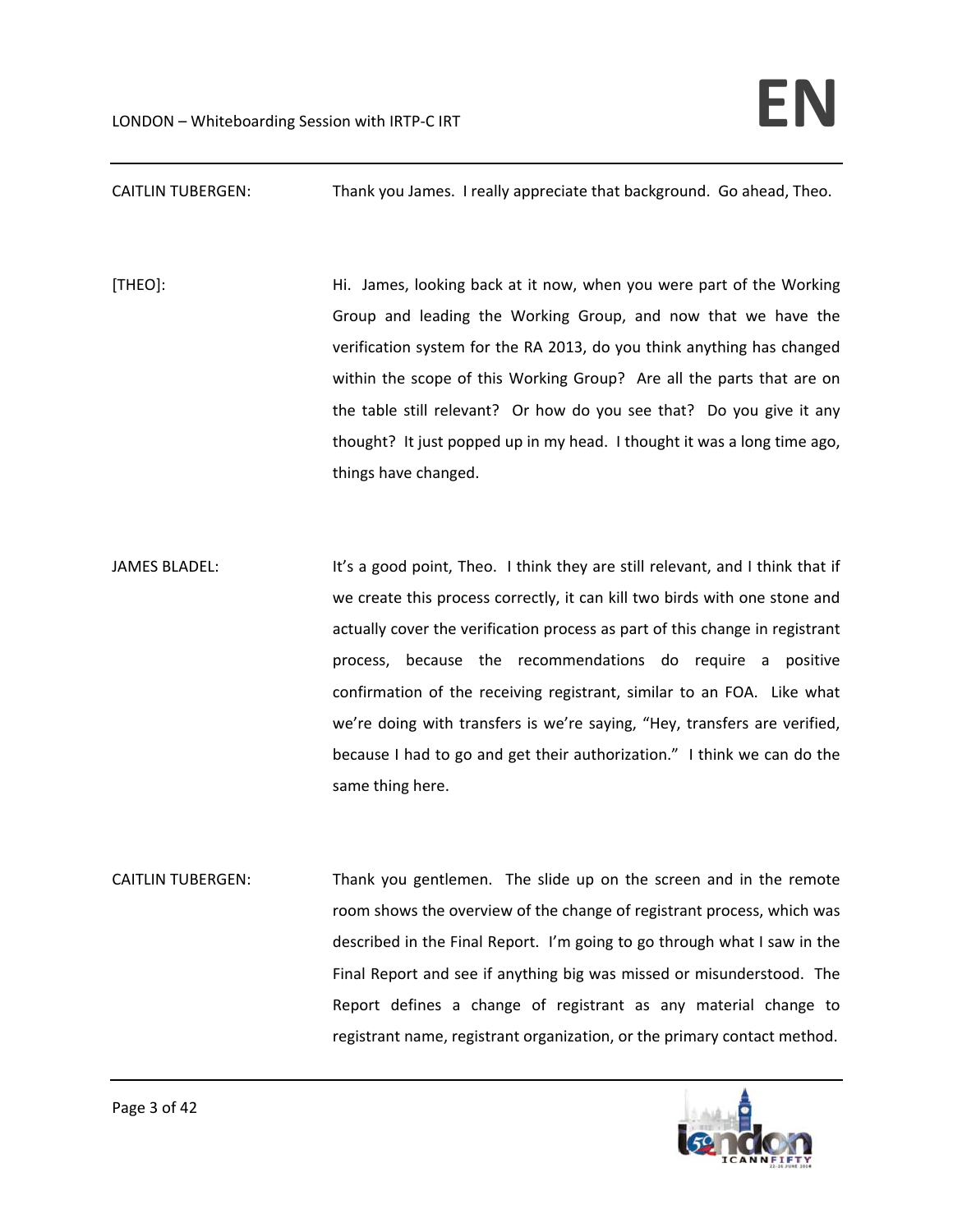Only the prior registrant or authorized representative can request the change of registrant. In order to proceed with the change of registrant, the registration cannot be subject to a UDRP locked by the registrar, with the clear mechanism for removing the lock, or an expired registration. The prior registrant and the new registrant must both authorize the change of registrant.

There is a 60‐day registrar lock following the change, with an opt‐out option, which means that once the change of registrant goes through, there's an inter‐registrar transfer lock. James?

JAMES BLADEL: I'm sorry, can we go back one slide where we talked about the names that wouldn't be eligible for change of registrant? When we said "expired" – and I'll have to check with the Report – but I think that we did not exclude names that were in the auto‐renew grace period, which is very common for those to change registrants.

> We were speaking of names that had specifically expired and were in either a pending delete or redemption grace period. I just wanted to clarify, when we say "expired" because there are multiple flavors of expired, and some were and some were not eligible.

CAITLIN TUBERGEN: Thank you James. On the next slide, the Working Group recommended that if a registrant wants to change their registrar and their registrant, simultaneously, that the change of registrant is recommended to be first. That was so that the 60‐day lock would not be triggered. Now I'd

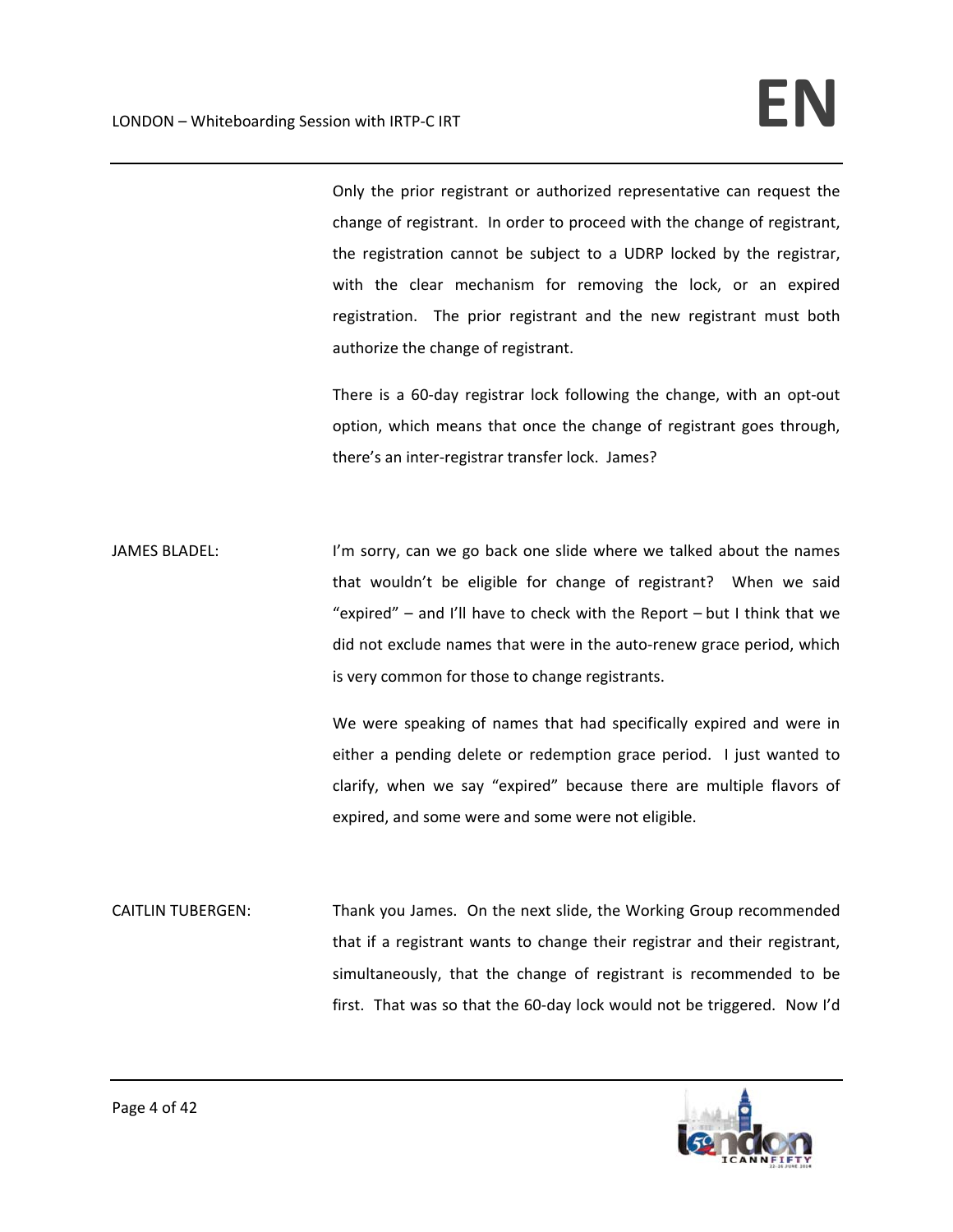like to go through the flowcharts and see if what we have documented here is indeed what the Working Group intended.

We can begin with the first handout, which is the Working Group Recommended Change of Registrant, or Push Between Accounts Process. Step one is that the prior registrant wants to change the registrant of record to the new registrant. The new registrant requests a change of registrant key from the registrar. The registrar then provides the registrant key to the account holder, through some sort of c‐panel or through email.

Then the prior registrant, via the account holder, receives the change of registrant key from the registrar, and provides the key to the new registrant. The new registrant provides the key to the registrar, updates the WHOIS data, and enters into the Registration Agreement with the registrar.

Step five would be the registrar validates the key, pushes the domain into the new registrant's account, and sends a notice of change to the prior registrant and advises of the 60‐day inter‐registrar transfer lock with the opt-out option. Then the prior registrant would receive the notice and may optionally decline the lock.

MIKE ZUPKE: Hey Caitlin. This is Mike Zupke from ICANN staff. I just wanted to add one clarification on this. I think Caitlin has already explained that this was our best effort to interpret what the Working Group gave us. In some places we attempted to fill in what we saw as maybe a gap, where there was one logical explanation.

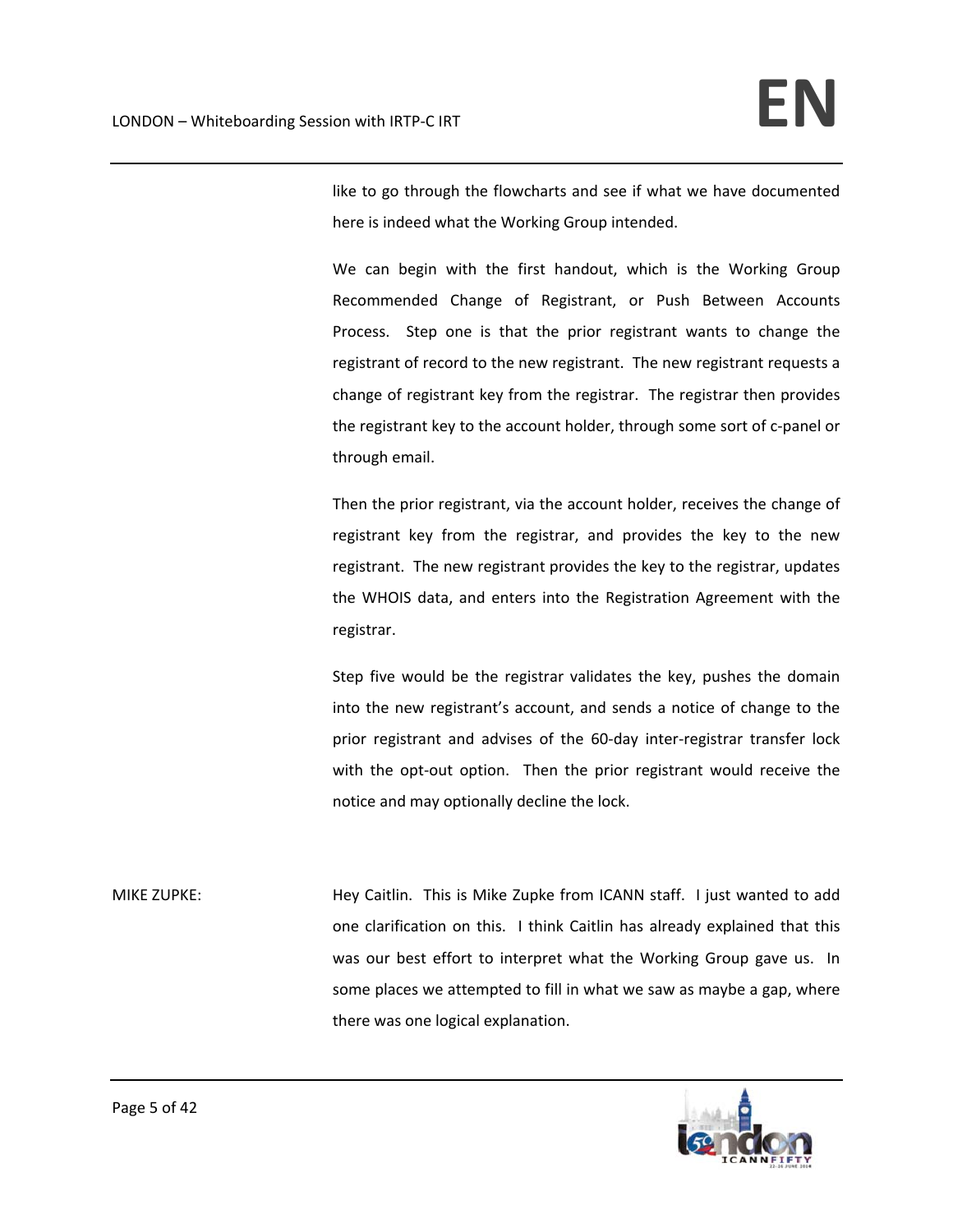As an example, where you see this reference to a key, the Working Group used the term "credential" and so the key is still an ambiguous term. We realize that might be something like an auth‐code, which is what the Working Group suggested as an example. We're aware there could be other sorts of ways of doing that.

I can see one of the first questions being, "What is this key?" and so it is still a little ambiguous, but we're in our minds thinking of it as the auth‐ code, as the Working Group suggested.

SIMONETTA BATTEIGER: Hi. This is Simonetta from [C Dau? 00:09:33]. When we said we wanted to have an opt-out option, and also this key I see here, one of the ideas that we intended to have was that someone who was active in trading domain names would be able to indicate to the registrar, at any given point in time, that they are fine with a domain name moving from A to B, and that they're also fine with the fact that they do not intend to have this lock.

> What they could do is list their domain names for sale, at some point in time, and pre‐authorize this for the future. This flowchart suggests that this handling of this key information needs to happen at the point in time when the ownership change happens, and this wasn't our intent.

> Our intent was that we were saying that we want to be able to give someone who knows what they're doing the opportunity to say, upfront to their registrar, "I'm trading and I want to make it easy down the road, if some ownership should occur, that it can happen." I don't know how this is reflected here, because it doesn't really give a time, but this

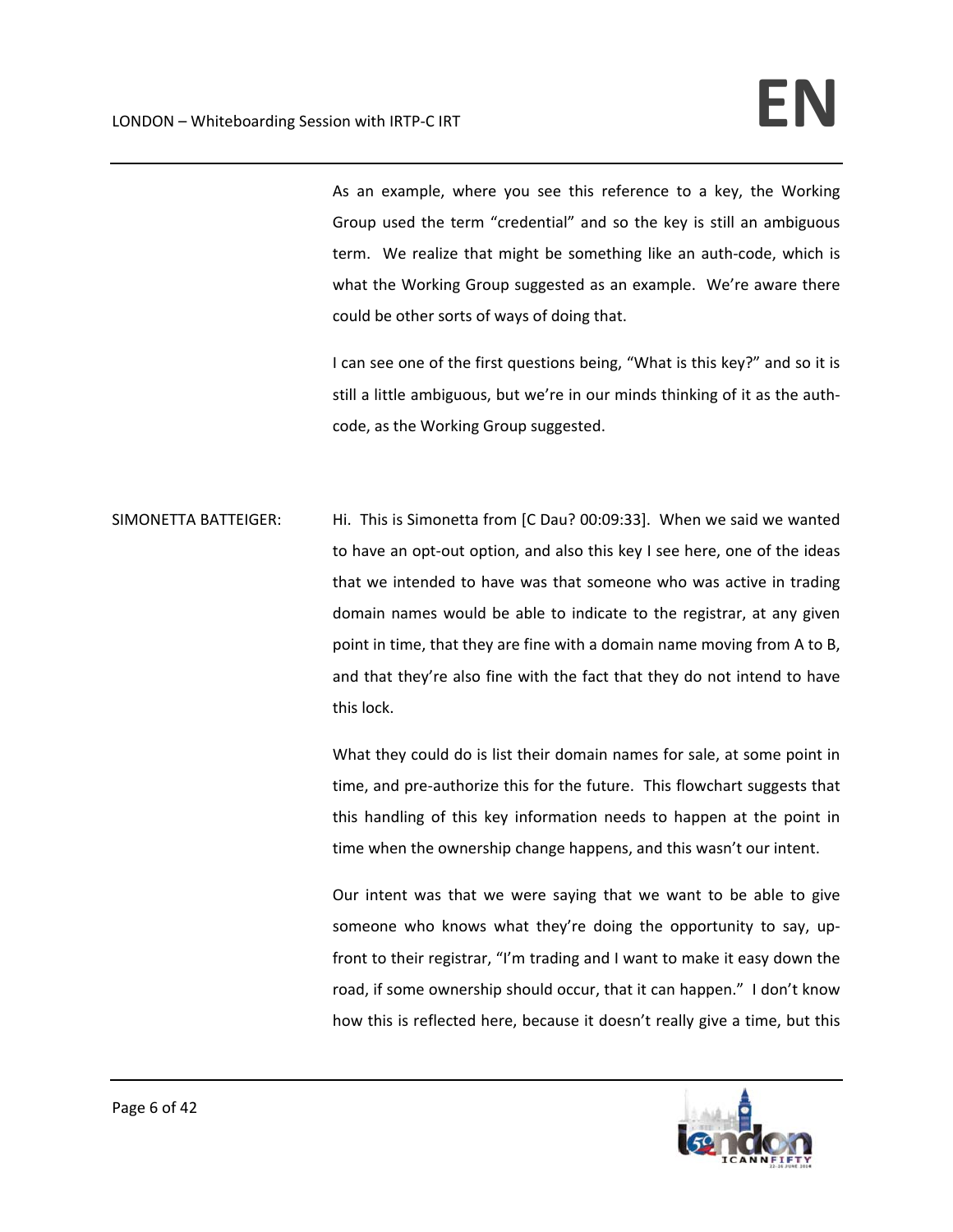flowchart seems to suggest that this handing over of credentials only happens at a point in time when the actual ownership change happens.

I don't know how you were envisioning this, but this doesn't seem to quite line up with what we were talking about back then. Do you disagree, James?

JAMES BLADEL: I think that yes, this needs to be clarified in this diagram. For example, in the step five box it could say, instead of advising the registrant of the change and the 60‐day lock and soliciting their opt‐out at that point, it could be checking to see whether they had previously authorized that opt‐out and that there was a standing opt‐out associated with that account.

> I think that's what you were getting at, and I don't think it's incompatible with this, we just need to clean it up a little bit and make it explicit. Two other points – one is that we did mention the auth infocode would be used for this. I don't want to make this more complicated than it is, particularly as a registrar that has many millions of domain names.

> One concern that a number of folks raised during the Working Group is that this now means that the auth info‐code is quickly becoming a general purpose token of control for a domain name – whether it's used for transfer or change of registrant. Perhaps we should consider a second unique identifier or key code that's associated. One is for transfer... I understand there are some security concerns about what they call an overloaded token, which is used for too many things.

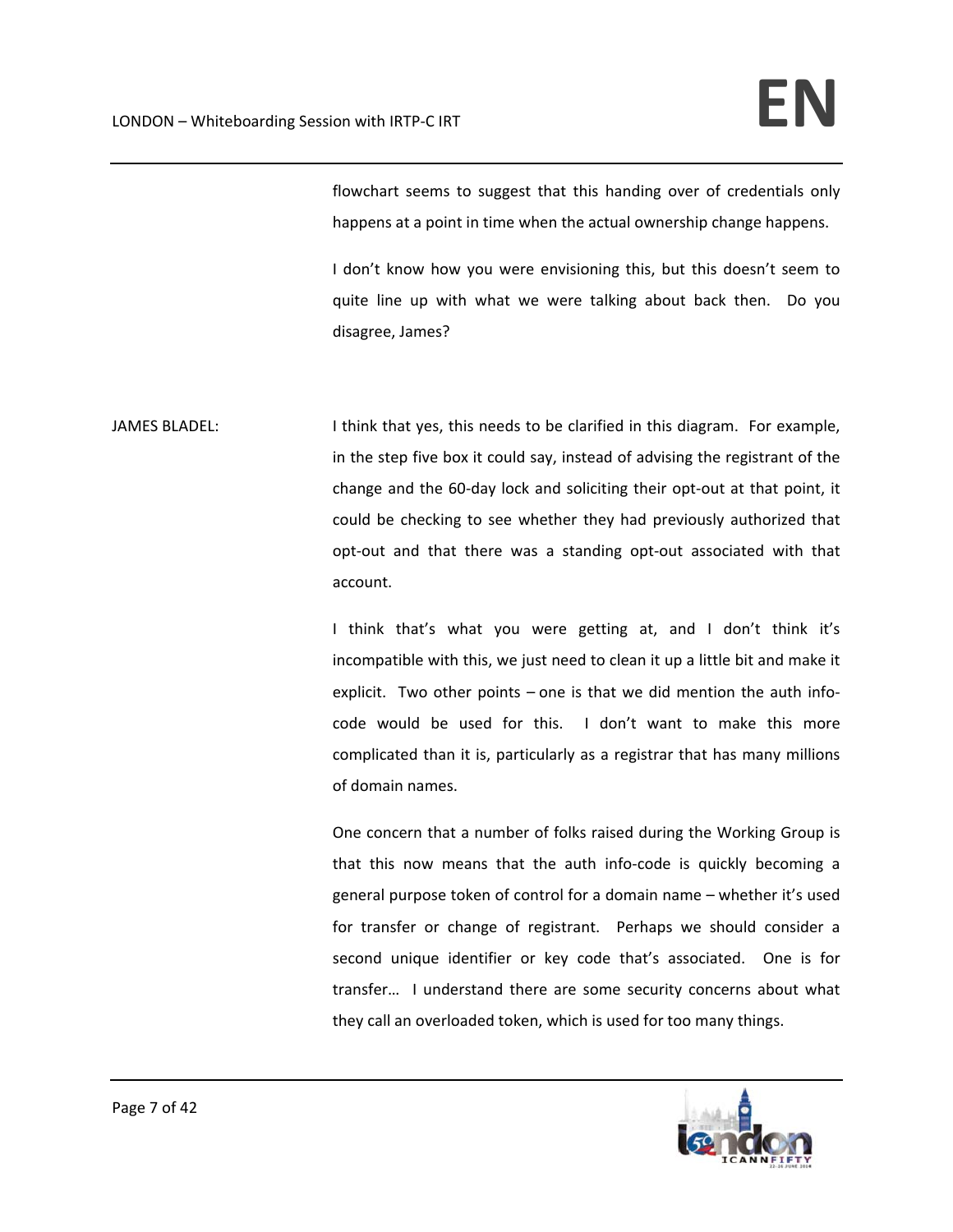I just wanted to put that into the thing, as to whether or not the key is actually the auth info-code, and not something else. Thirdly, I think that this diagram might benefit from a failure state down at the bottom, so that if each of these steps either fail to occur or are terminated by one of the parties, or authorization is rejected, would drop down to a red version of this chart at each of these steps to indicate what happens next and how the process would continue.

I think this is the pristine path through this process, but there are certainly a number of steps along the way that could derail this.

CAITLIN TUBERGEN: Thank you James. Regarding the change of registrant "key", the reason why we chose to use that terminology is because the Final Report did indeed state several reasons why perhaps we shouldn't be using the auth info‐code, so we just used that terminology.

STAFF: I have a question from a remote participant, [Jody Kolker 00:14:11]. The question is: "What is meant by primary contact method? Does this mean an email or an address change?"

CAITLIN TUBERGEN: Thank you. Simonetta?

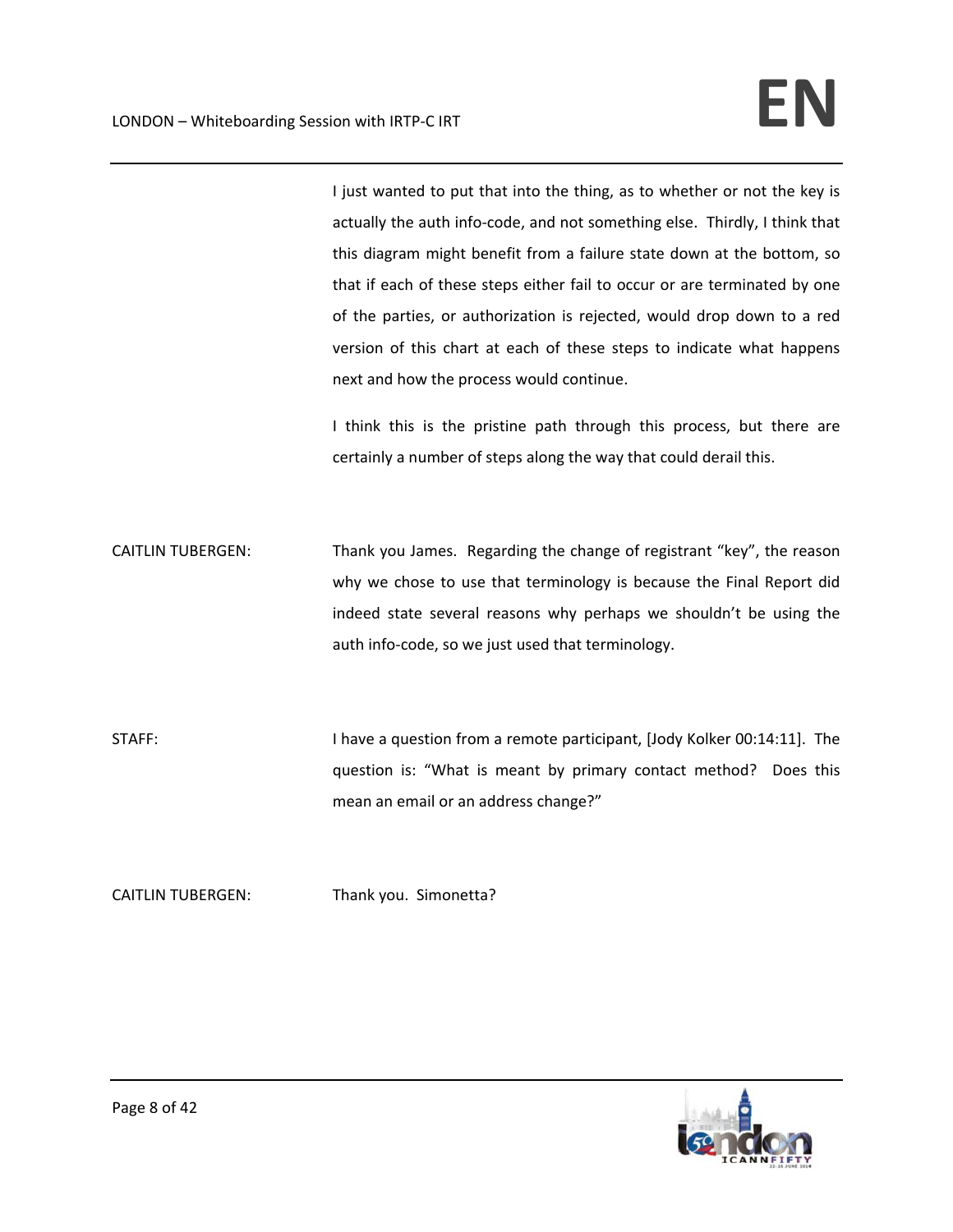| SIMONETTA BATTEIGER:   | If I remember rightly from the Working Group sessions, what we meant<br>was either the email address or the telephone number, not the address.<br>There was a big discussion about this.                                                                                                                                                  |
|------------------------|-------------------------------------------------------------------------------------------------------------------------------------------------------------------------------------------------------------------------------------------------------------------------------------------------------------------------------------------|
| <b>JAMES BLADEL:</b>   | I think that's right, but I think we also included name and organization,<br>email and telephone. I'm wondering, did we talk about telephone? We<br>also talked about some of those being more routine than others, but we<br>definitely left out postal address.                                                                         |
| SIMONETTA BATTEIGER:   | I agree we left out postal address. I'm not sure about the telephone.<br>We'd have to go back into the meeting notes. Email for sure. Telephone<br>maybe. Postal address no.                                                                                                                                                              |
| <b>JAMES BLADEL:</b>   | The thinking there was that email would be how other tokens, including<br>this key or auth info-code is distributed in some cases. Clearly that had<br>to be a protected field, because if you didn't cover that in this process<br>then someone would just change that field and then invoke this process<br>on some spam email address. |
| <b>MARIKA KONINGS:</b> | This is Marika. I just looked up the Report. We actually had "Primary<br>contact method (registrant and/or administrative contact email<br>address)". That was what was intended with that.                                                                                                                                               |

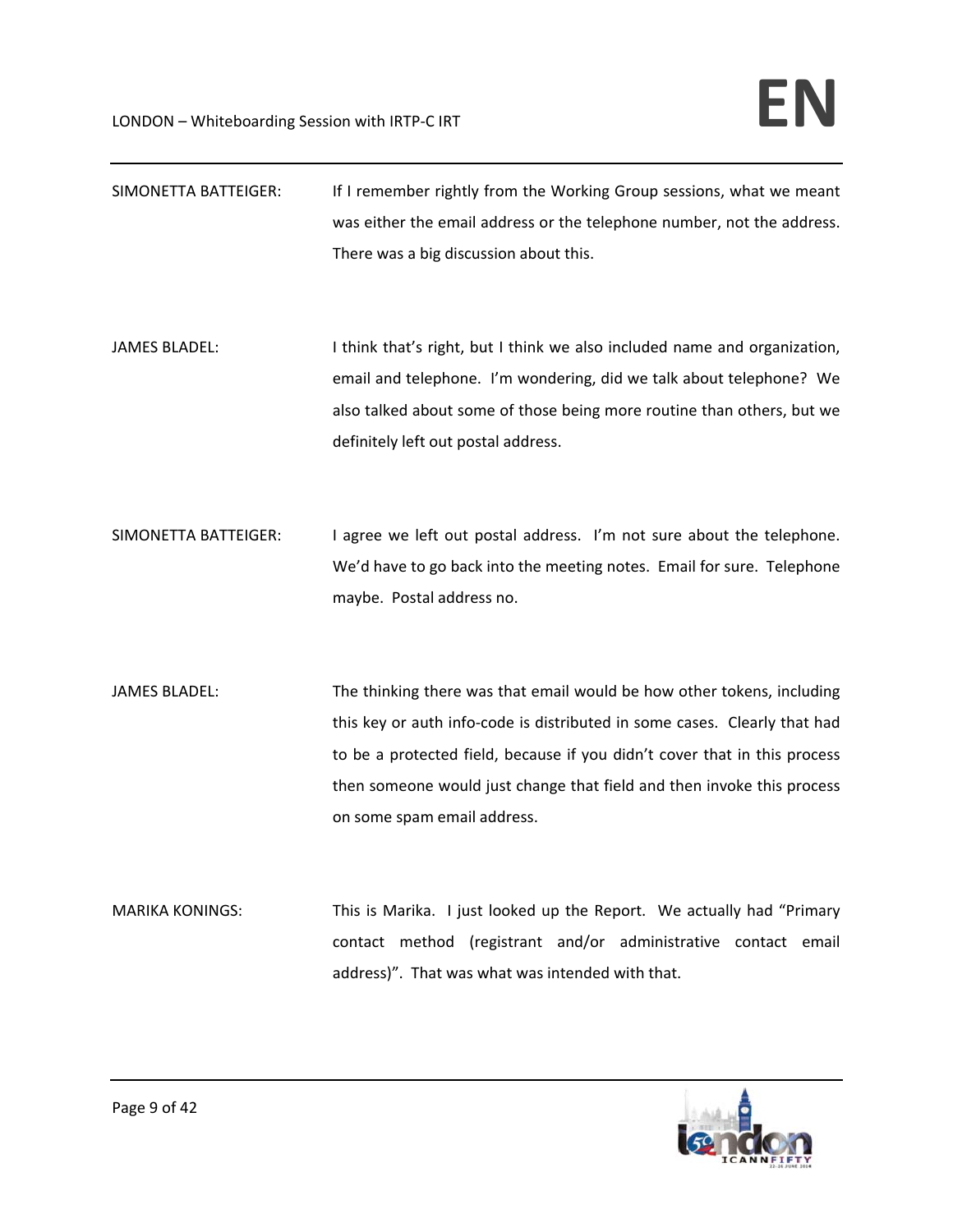- CAITLIN TUBERGEN: Thanks Marika. Did anyone else have any other thoughts, whether in the room or in the Adobe room, on the first flowchart for Push Between Accounts? Go ahead, James.
- JAMES BLADEL: The only thought here and we're trying to create a standard where registrars may not have similar understanding or definition of what it means to have an account with them – is that for the majority of most registrars, and certainly the larger ones, this is understood. I think we may, as an implementation team, may need to do some definitional legwork there.

We notice control panel and stuff like that, and I admit that they should have a good handle on that. At this stage in the game the industry is mature enough that that should be understood, but I would submit to you that there are probably some out there that still don't have that.

- CAITLIN TUBERGEN: I believe "account holder" is defined in the 2013 RAA. Would that be useful for these purposes?
- JAMES BLADEL: I think so. That might be a good jumping-off point.

CAITLIN TUBERGEN: Okay. Did anyone else have any feedback on the first flowchart? Simonetta?

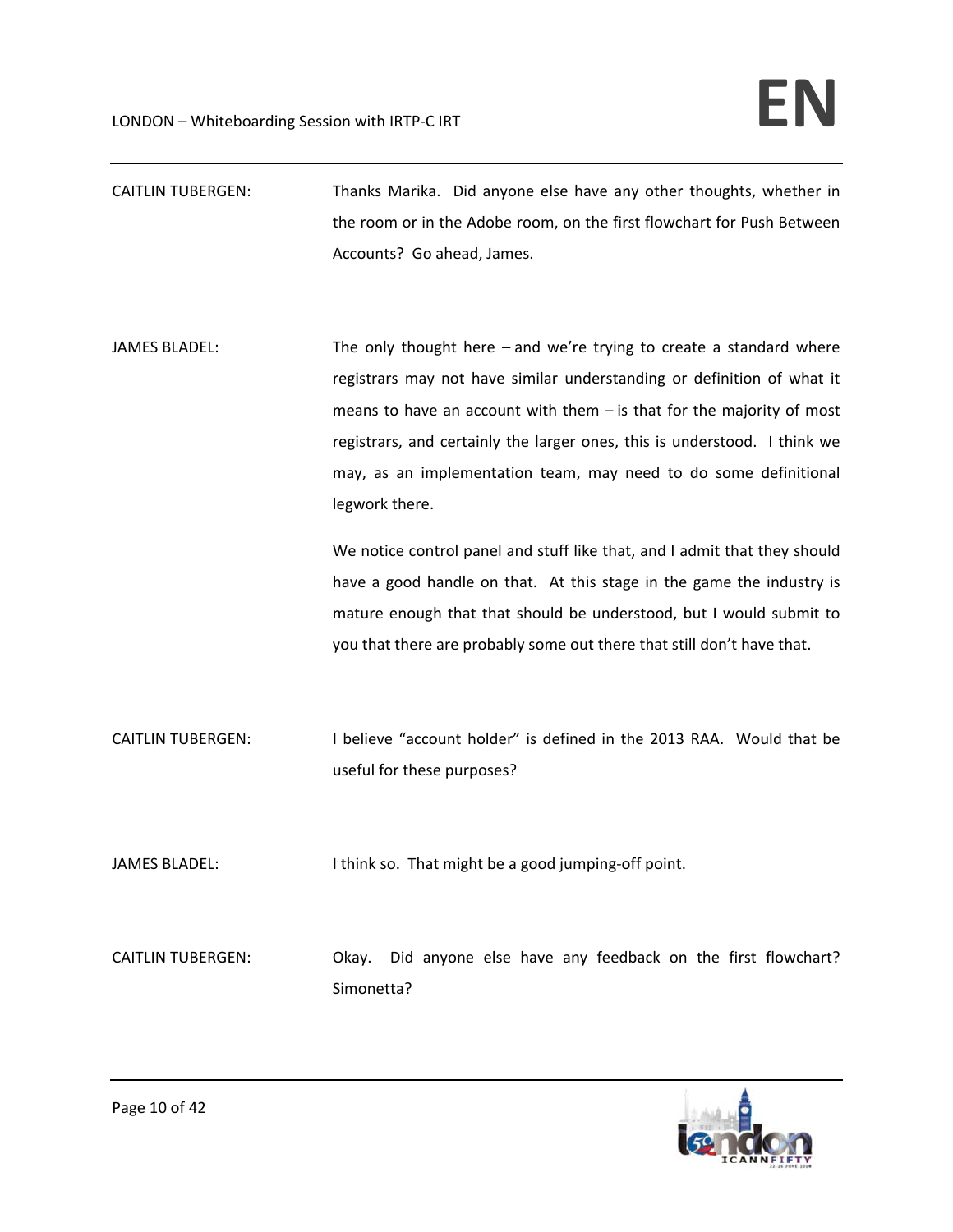| SIMONETTA BATTEIGER:     | Maybe one little thing really, but it's just wording. I wouldn't necessarily<br>use "c-panel", maybe some other word.                                                                                                                                                                                                                                                |
|--------------------------|----------------------------------------------------------------------------------------------------------------------------------------------------------------------------------------------------------------------------------------------------------------------------------------------------------------------------------------------------------------------|
| <b>JAMES BLADEL:</b>     | Yes, that's a product, isn't it?                                                                                                                                                                                                                                                                                                                                     |
| <b>CAITLIN TUBERGEN:</b> | I'm sorry for the inadvertent trademark violation. This is step two. Did<br>anybody have any alternate wording or any other way that perhaps we<br>didn't capture here, that the registrar could provide some sort of change<br>of registrant key to the prior and new registrant?                                                                                   |
| SIMONETTA BATTEIGER:     | Maybe account interface or web interface, or actually writing out<br>"control panel" would be better wording.                                                                                                                                                                                                                                                        |
| <b>JAMES BLADEL:</b>     | SMS.                                                                                                                                                                                                                                                                                                                                                                 |
| <b>CAITLIN TUBERGEN:</b> | Okay.                                                                                                                                                                                                                                                                                                                                                                |
| SIMONETTA BATTEIGER:     | Actually, I don't think it was our intent to define in what way this<br>information needs to be conveyed. I don't think we intended having to<br>say that you can only retrieve this token via the website, in any way,<br>shape or form.<br>Like this SMS point, or telephone, or whatever<br>communication method, to pass the token on, should not be restricted. |

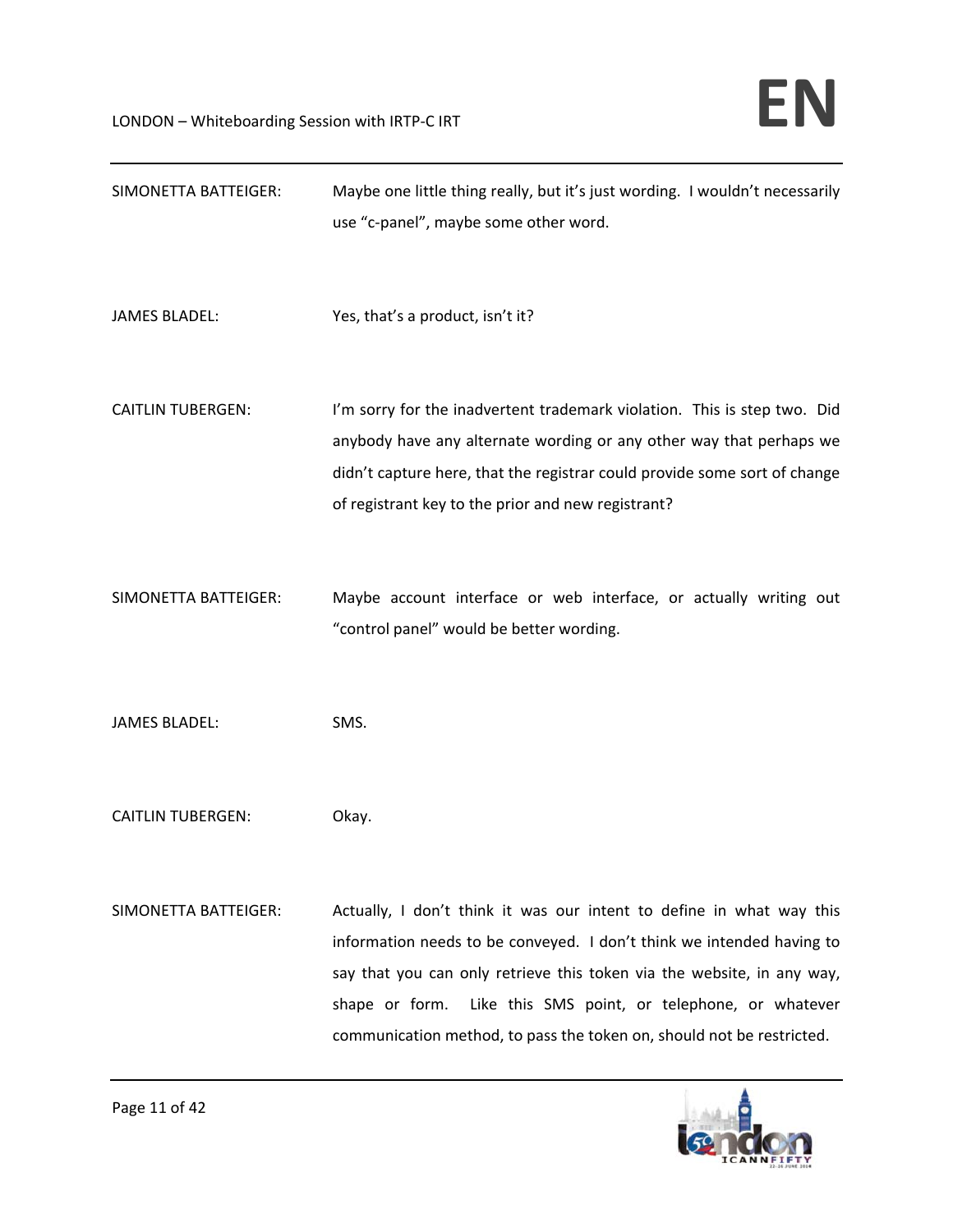MIKE ZUPKE: I say think when we were thinking this through we were thinking similar to what the comments we heard earlier were, and that was that if the email address is locked down, then that makes it a little more of a secure channel, and the control panel is locked down by a password. I don't think staff is fixed on that position, but that was our thinking.

> It seemed the intent to create the secure process where your useful or meaningful data for accessing and changing your registration details couldn't be changed, generally, without your consent, or without your control. I don't know if that's something that the Working Group had discussed or not, but I'd be interested if anybody knows the thoughts on that.

- SIMONETTA BATTEIGER: I don't recall this particular detail. I do think that we did mean to have this as a secure process. However, there was no intent to say it must be done one particular way.
- CAITLIN TUBERGEN: I just wanted to mention that when staff comes through with a draft policy, that it will go through public comment, so registrars and anyone from the community can comment on what we do propose. Any other comments on the Working Group recommended change of registrant push between accounts? Okay.

On page two of the handouts you'll see the Working Group recommended change of registrant contact update. Let's go ahead and

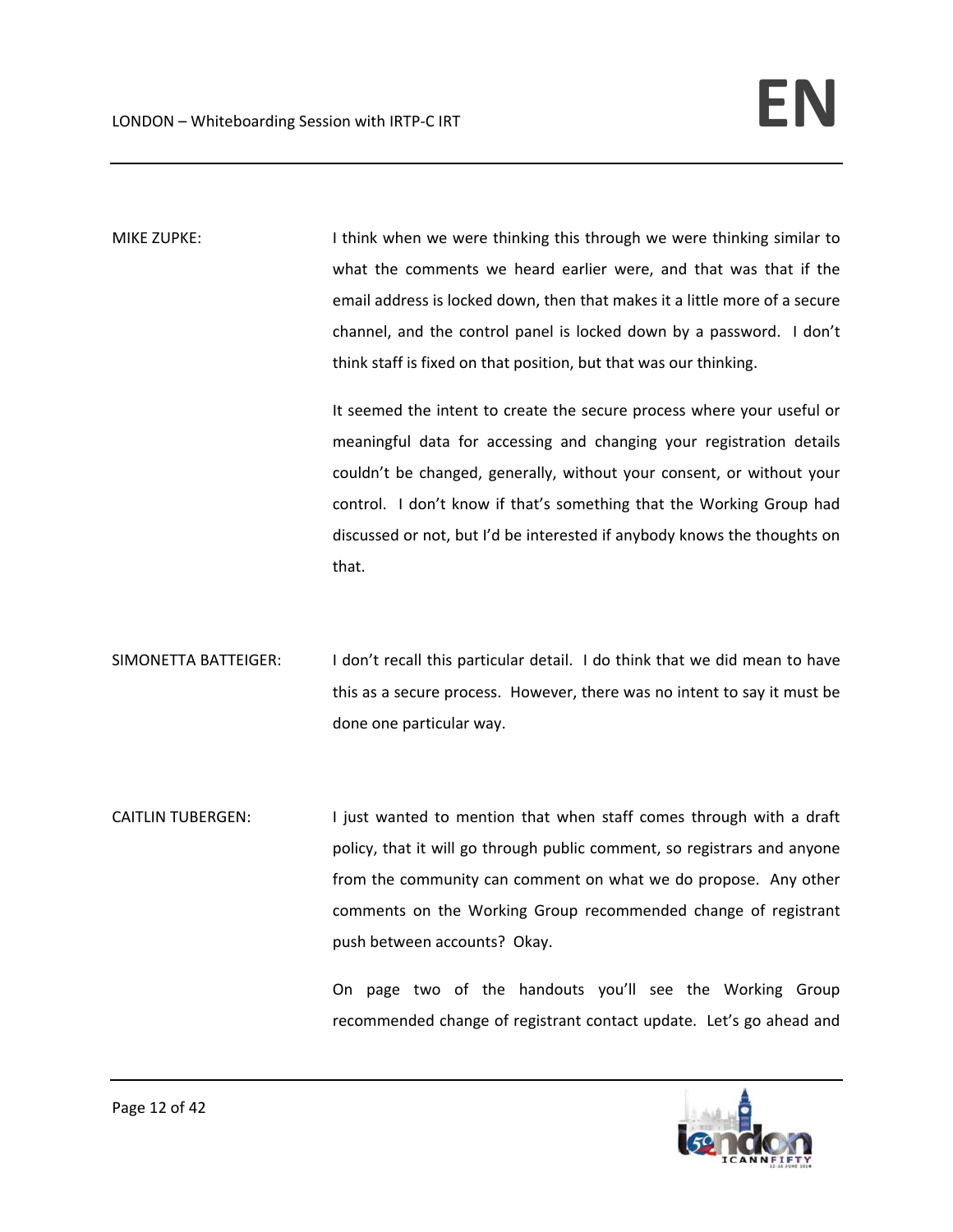go through that one. Step one of the process is the account holder or registrant request the registrar to change the registrant's name, organization and/or email address. Then we have a question of if the request was initiated by an authenticated account holder.

If the answer is yes, the registrar would allow the authenticated account holder to make changes to the registrant name, organization and email address through a control panel or other verifiable means. There's no need to exchange the change of registrant key, since the account holder will remain the account holder. Then the notice of change would be sent to the prior registrant, at the old email address, informing them of the 60‐day lock with the opt‐out option.

If the request is not initiated by an authenticated account holder the registrar would transmit the change of registrant key to the account holder or registrant, using the contact details on file. The registrant would transmit the change of registrant key back to the registrar. The registrar would validate the change of registrant key and allow the registrant to make changes to the name, organization, or email address.

Then the registrar would send the notice of change to the prior registrant's old email address, and again inform of the 60‐day inter‐ registrar lock. Any comments on this flowchart? Go ahead, Simonetta.

SIMONETTA BATTEIGER: I'm not sure I understand how one and two are different, because I think we want it to say that if you change the registrant name or registrant organization or email address on the thing, you're basically making a

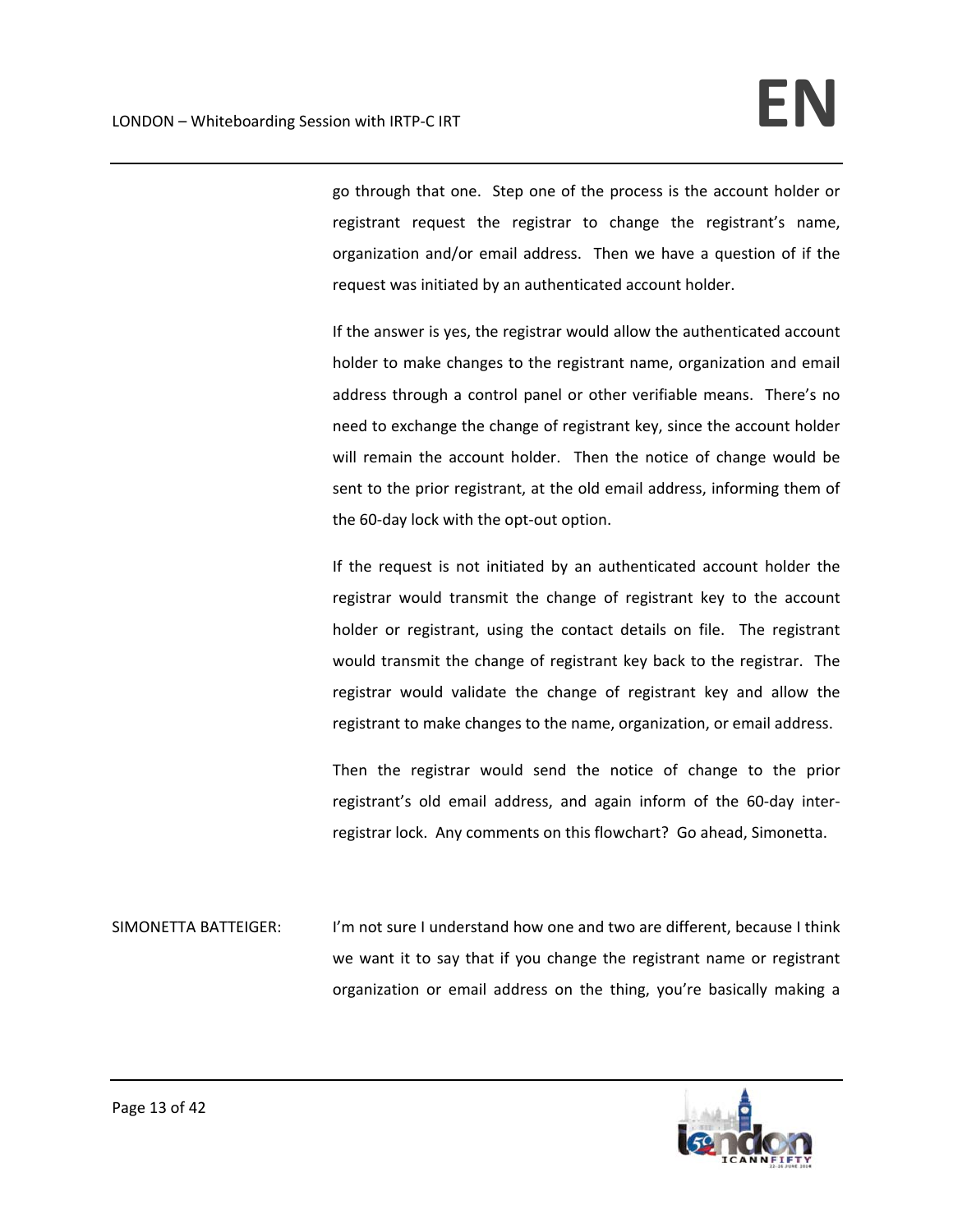material change to who the account holder is. I don't now where you see the difference between the yes and no on the flowchart.

MIKE ZUPKE: They're the same, but for the purpose of trying to talk about this and understand it as a group, we wanted to map out how it might appear to the registrants. In the case of changing your WHOIS data, if you log into your control panel as the registrant and you want to change your registrant name, practically speaking, since the registrar can give you the key through your control panel, they don't really need to give you the key, because you'd take it and give it back in that same session.

> What we've tried to do is show at least the logical flow from the customer's point of view, and that's that they would log in and they'd just change the data. The steps are all generally the same, except that that key exchange happens invisibly, or doesn't really need to happen. I got an unsatisfied look. Was it a bad explanation, or are you just processing?

SIMONETTA BATTEIGER: I honestly don't understand.

MIKE ZUPKE: We looked at this. We spend I don't now how many hours in front of a whiteboard, trying to think about how we best visualize this and then trying to depict it, and then give the IRT something to poke at and help us make better, so that we can eventually have educational materials for registrants, registrars, and other stakeholders in this process.

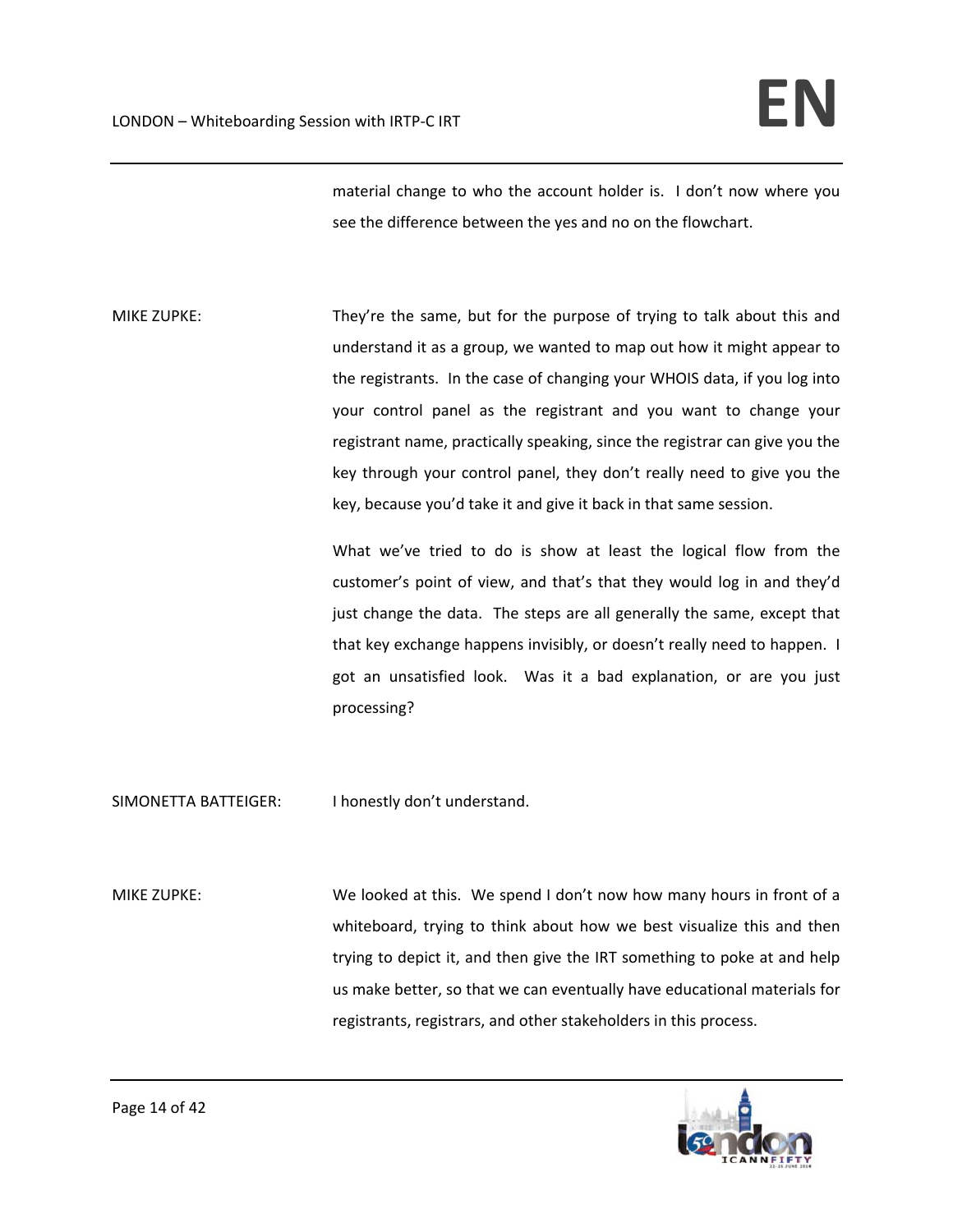The idea behind both of them is the same. There needs to be this secure process for changing the registrant – whether it's through a push, or whether you just log in and say, "The new registrant is this, but I'm keeping it in my account." The one real difference is that in one case the account holder is going to be different, or could potentially be different. That's why there needs to be that change of key, from one account holder to another.

It's just as a practical matter, because you have to log in separately for just about every registrar, if you have a separate account, or at least theoretically. Our attempt here was to have the same process, but to explain that when the account holder doesn't change, the key exchange becomes unnecessary, since we allow that to happen through the control panel.

SIMONETTA BATTEIGER: Your definition of account holder change would be they change any field but the registrant name, the organization name, and the primary contact method? Or what is your definition of account holder change here?

MIKE ZUPKE: The account holder will be the definition that's in the latest RAA, but it's generally more intuitive than what you just described. It's the person who has access to control of a domain name, practically. The person who has the log-in credentials, who's paying for the domain name, that sort of thing. I'm probably not explaining this 100% in line with what the Agreement says, but that was the intent.

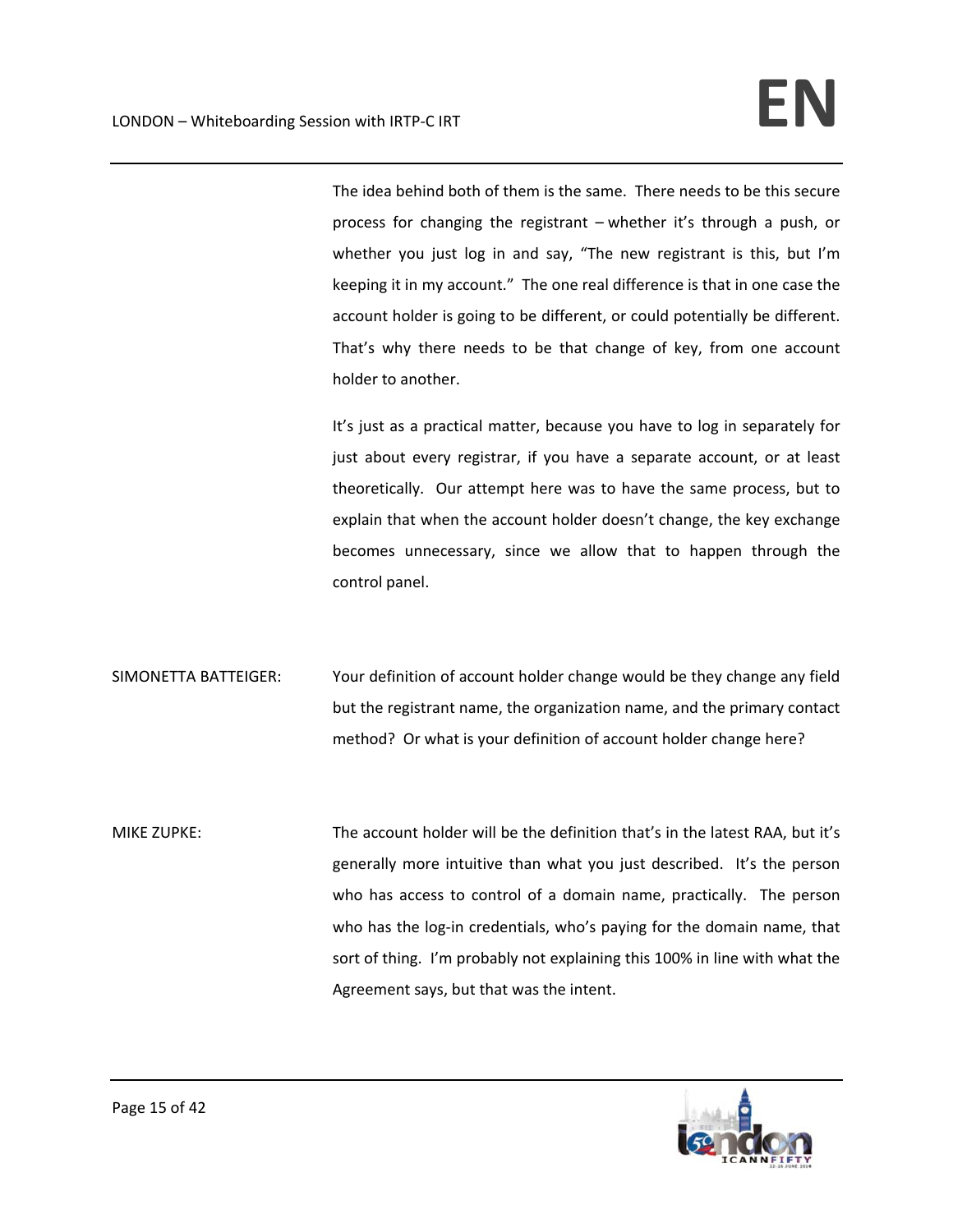It's truly the account holder person at the registrar who manages the account – not necessarily the registered name holder of record. It's not necessarily the admin C or the tech C or the billing C, it's really the person who has the account. It's not that the other WHOIS data would be changed, it's really in most cases the push. When you have two separate accounts you're likely to have two separate account holders, or you might, anyway. Our takeaway is this is a confusing way to depict this.

- SIMONETTA BATTEIGER: If this is the push, then what is different about this chart, versus the first chart we looked at?
- MIKE ZUPKE: This one is not the push, this is just logging in and changing your registrant or record.
- SIMONETTA BATTEIGER: Okay, so you're saying this is a change of registrant, without changing the account?
- MIKE ZUPKE: Yes. The notion of pushing between accounts might not even exist in all registrars, but this would generally be the idea of updating your contact data. There's no change of account, no change of control.

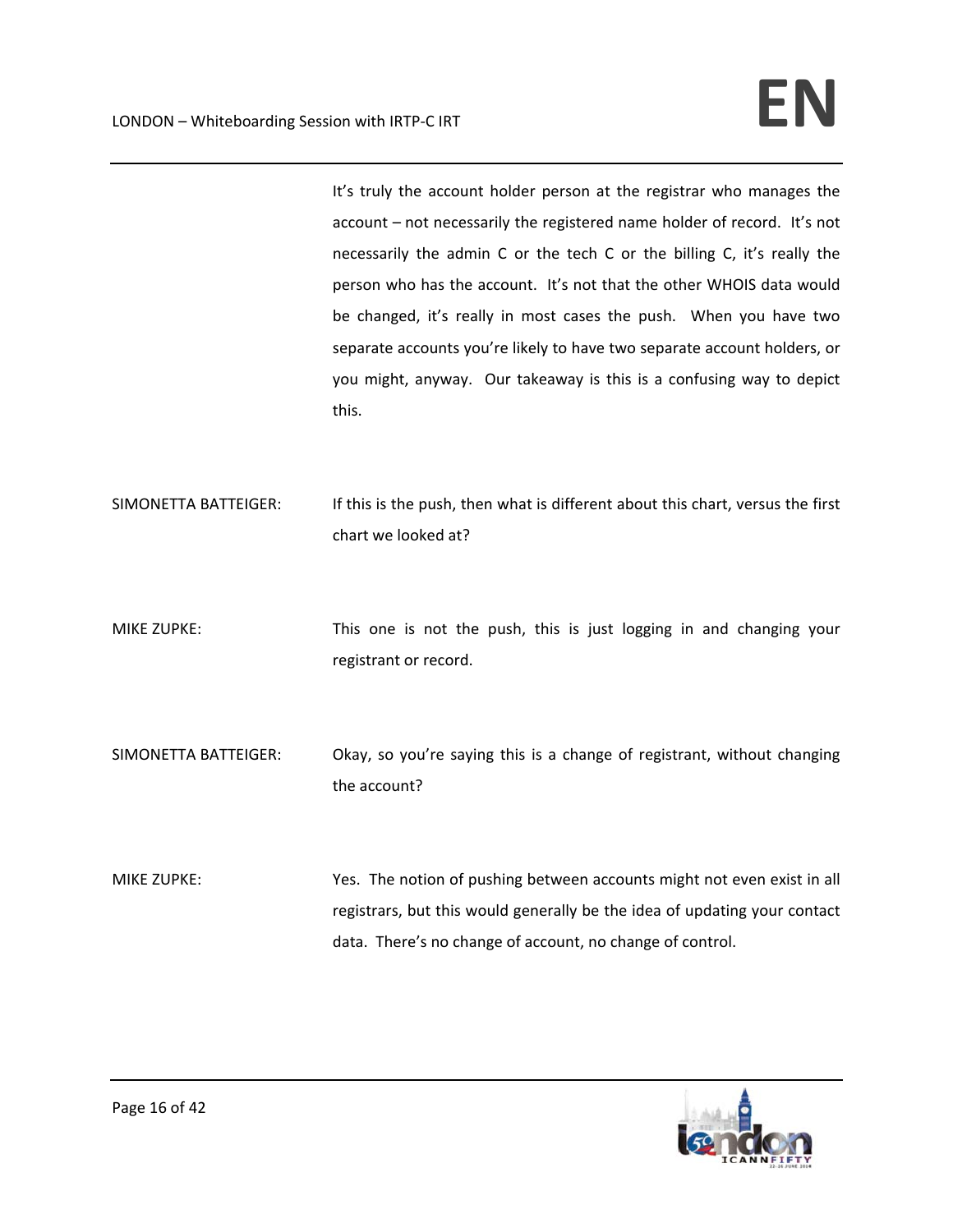- SIMONETTA BATTEIGER: What you want to see then when that happens is that there is a notification sent to whatever the previous contact details were, so they have to confirm this.
- MIKE ZUPKE: That's correct. They don't have to confirm it. The account holder can log in and make the changes, but they will at least receive notice at the end of the process. The previous registrant will be informed what change has happened, whether the opt‐out might be available. You might have already opted out, or whatever.
- SIMONETTA BATTEIGER: When the previous registrant gets the opportunity to opt‐out, that doesn't really address that the person who tried to make the update would also want to be able to say, "I'd like to pre-authorize moves of this domain name in the future and opt-out of any locking situation." That should really be the entity who should be able to make this determination, because whoever that new owner is might be the one that would want to sell these names, move these names, and not have them locked down simply because they changed the detail on their WHOIS information.

If this option of the opt-out is only given to the previous contact details, it doesn't really achieve what we meant, with the person who wants to trade their names is able to say, "I understand that yes, this name might move quickly, and I don't want it locked out for two months."

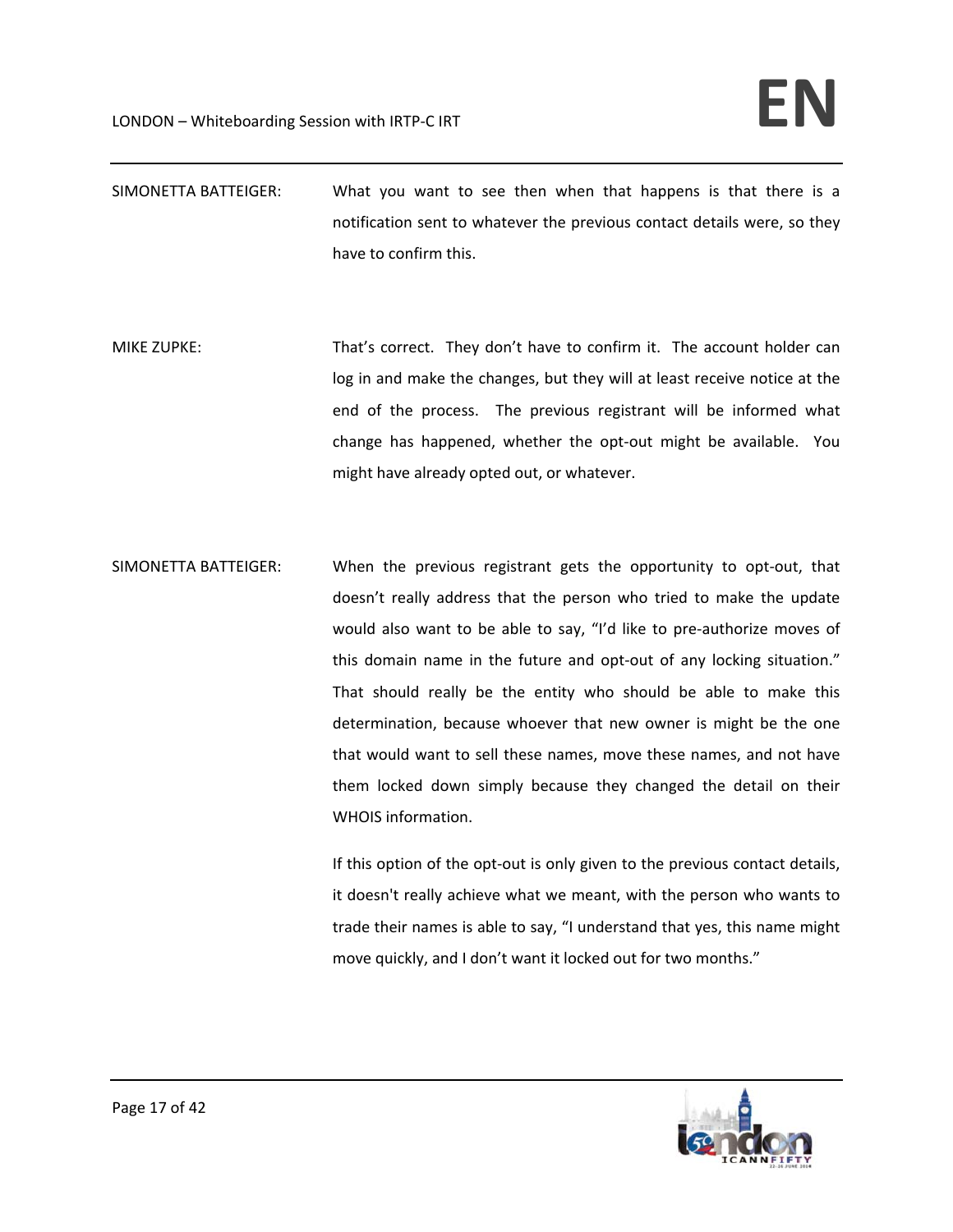| <b>MIKE ZUPKE:</b>   | I think that's a good point. In my head, as a practical matter, because<br>the account holder isn't changing, I'm imagining a world where the<br>registrar has the account holder set this flag that says, "I opt out of the<br>transfer restriction." If the registrar was doing it another way, where<br>they're actually keying it to the registered name holder field, or the<br>registered name holder's email address, the registrar could also have the<br>option - if the first registrant has opted out, the second one could do it<br>too. |
|----------------------|------------------------------------------------------------------------------------------------------------------------------------------------------------------------------------------------------------------------------------------------------------------------------------------------------------------------------------------------------------------------------------------------------------------------------------------------------------------------------------------------------------------------------------------------------|
|                      | I think if the first registrant does not opt out, that's their protection<br>mechanisms against this having been a bad transfer in the first place.                                                                                                                                                                                                                                                                                                                                                                                                  |
| SIMONETTA BATTEIGER: | Right. I agree with this idea that there is a notification sent to whoever<br>used to be there, because that's really a security feature, but that last<br>piece of how maybe this could be set at the account level should<br>probably get updated in a new version of this flowchart.                                                                                                                                                                                                                                                              |
| <b>MIKE ZUPKE:</b>   | That's a good point. I don't think we thought down to that detail. I<br>don't know if we have to set it, or if we can give some advice that says<br>the registrar has the option to allow their customer to set it at the<br>account level, or they can key it specifically to the registrant. In my<br>mind, I think the registrar can decide that based on what's most feasible<br>for their implementation, unless you have another idea. It's not my<br>decision to make.                                                                        |

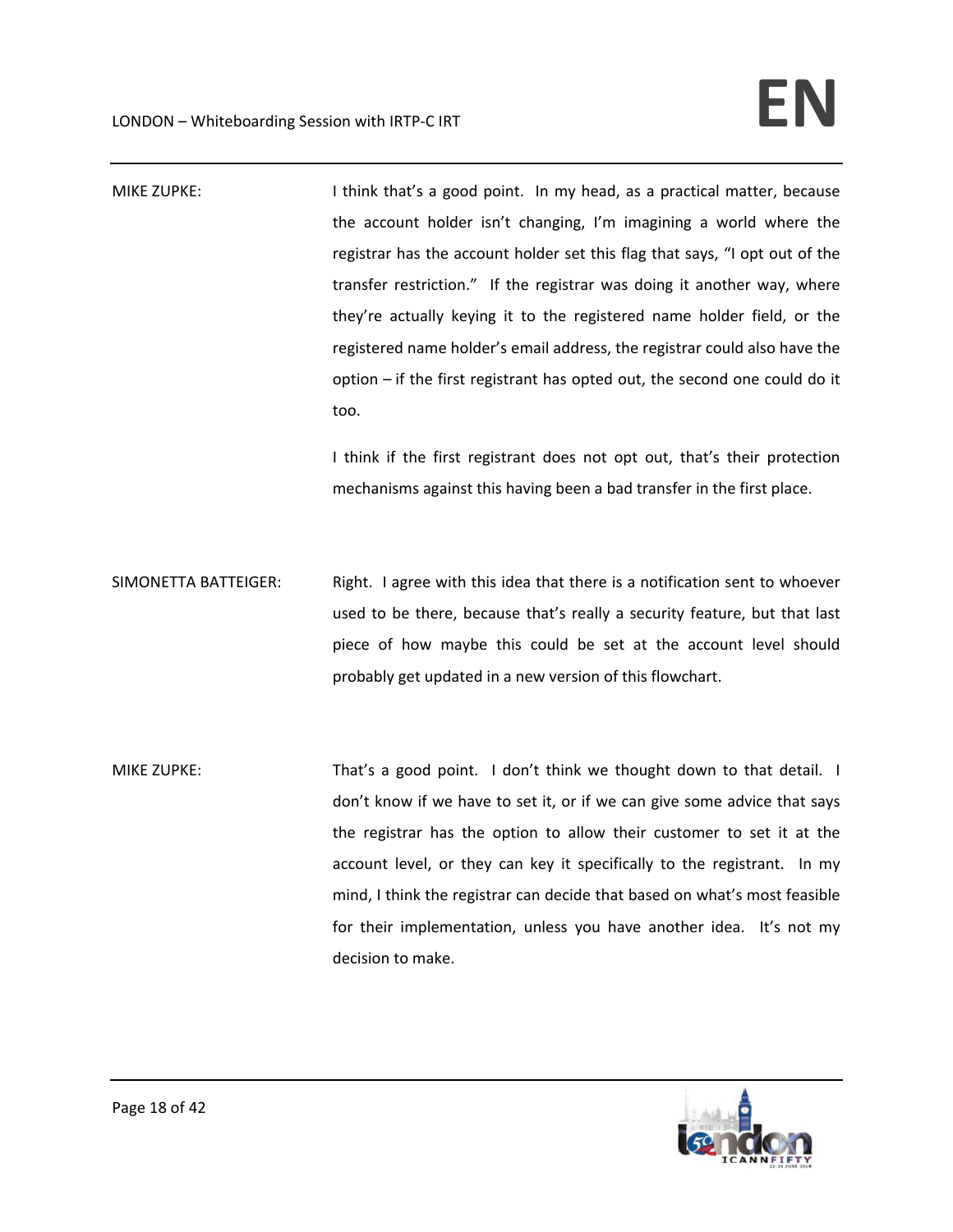- SIMONETTA BATTEIGER: That's fine. I think that's capturing the intent of what we wanted to have. It's just not reflected in this specific wording right now.
- CAITLIN TUBERGEN: Thank you Simonetta. Did anyone else have any feedback on the recommended change of registrant contact update chart? No comments from remote participants? Okay. The final two pages depict what we believe to be the process for an inter-registrar transfer and change of registrant process at the same time.

Step one would be that the prior registrant informs the losing registrar that they intend to change the registrant, and the losing registrar advises the prior registrant of the 60‐day inter‐registrar transfer lock following the change, including the opt‐out option. We assume at that point that the prior registrant will go ahead and transfer the registrars before changing the registrant, after being informed.

The prior registrant asks the losing registrar for the auth code, and to unlock the domain name. Step four is the losing registrar unlocks the name and provides the auth code. They may have to set or retrieve the auth code at the registry. Step five, the prior registrant notifies the gaining registrar that it wants to transfer the domain name to the gaining registrar.

Then the gaining registrar asks the prior registrant for the auth code, plus sends the FOA to the transfer contact. The prior registrant provides auth code to gaining registrar, plus acknowledges the FOA to the gaining registrar. Then the gaining registrar initiates the transfer at the registry. The registry then notifies the losing registrar and sets five-day clock,

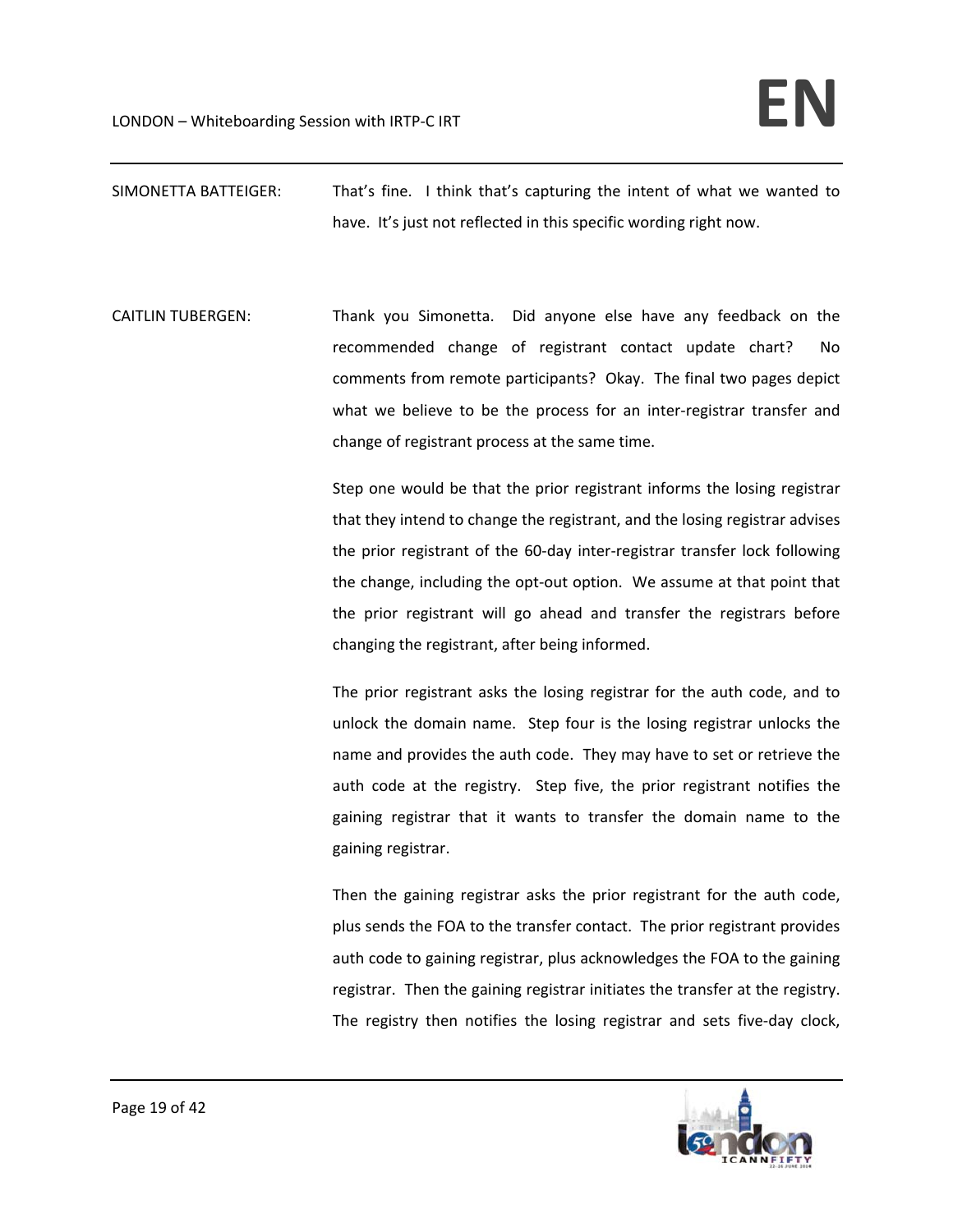during which the losing registrar can acknowledge or not acknowledge the transfer.

The losing registrar then sends the FOA labeled confirmation of registrar transfer request to the registered name holder. After five days, or upon acknowledgement from the losing transfer, if the transfer is not acknowledged, the registry transfers the name to the gaining registrar. The gaining registrar receives the domain and then the change of registrant can begin.

MIKE ZUPKE: Simonetta is probably going to pick this one apart too. I think we could probably spend an hour on this scenario, where we're changing both simultaneously. I think there's some concern, at least from my perspective, that I appreciate what staff has done trying to help us crystalize our thinking, but I think we may actually have to go back to the recommendations on this particular point. I'm already thinking of dependencies.

> If you don't acknowledge the inter‐registrar transfer policy, what happens to the inter-registrant transfer? Does that still happen or not? What's the expectation that we're setting, or does the whole thing cancel as a package? We may want to consider defining them atomically as a change of registrant process and a change of registrar process, and then having them be invoked separately.

> I think when we start to blend those two – and this is particularly true of THIN registries, when the gaining registrar really doesn't have any history with the contacts that are being provided, as a part of the

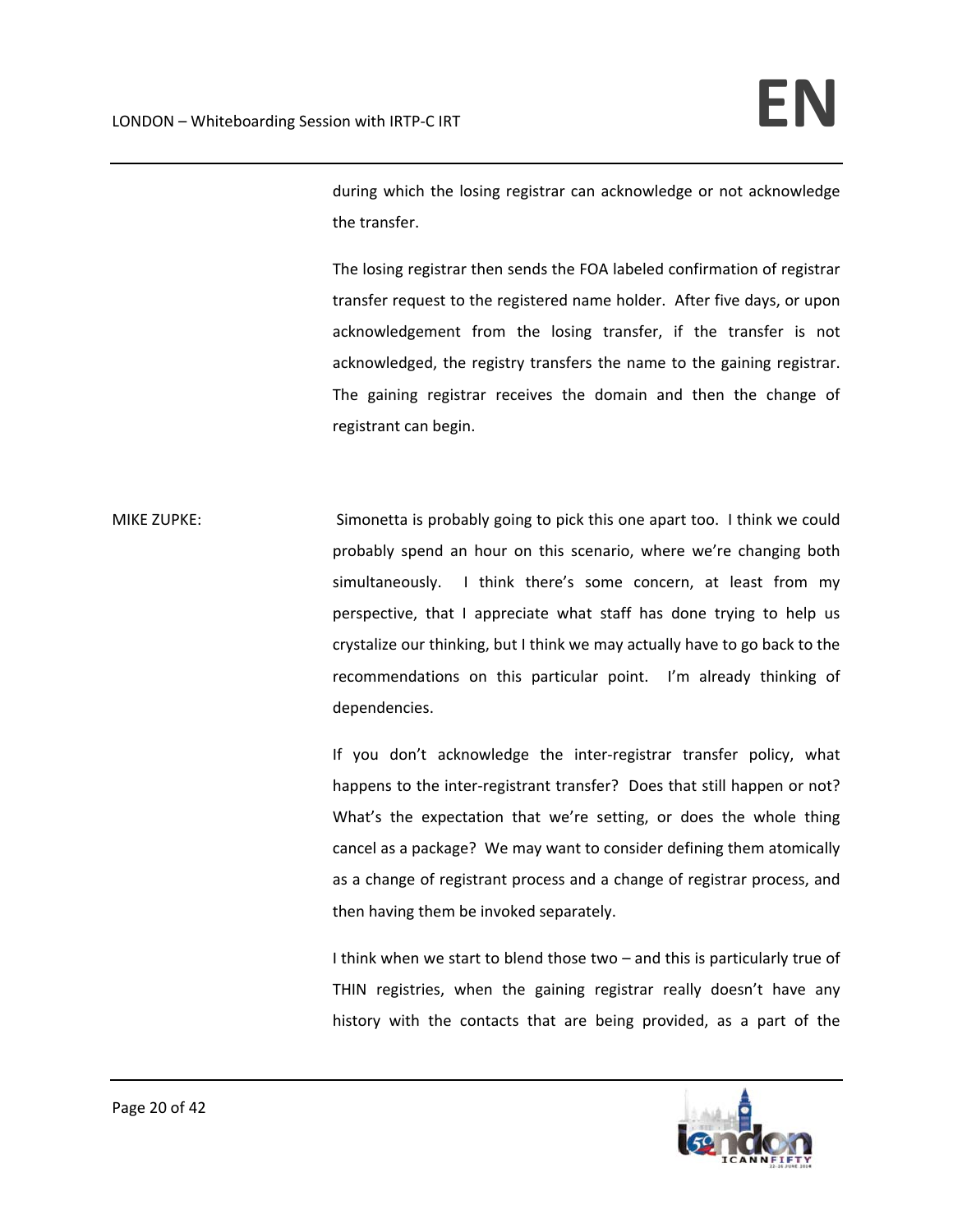incoming transfer of the domain name. I think we need to tread very carefully in this scenario.

SIMONETTA BATTEIGER: From the perspective of someone who handles a ton of transfers, there's a bit of a logical flaw in here, in the sense that in most cases, the way the transfer actually happens today, where we don't have any policy piece around this really, is that someone [unclear 00:36:11] domain name and sells it. What they do at the beginning is correctly depicted here. They have to unlock the domain name and retrieve and auth code, and then pass this to somebody else.

> This auth code is now used by someone else. It's no longer the previous registrant that makes use of this thing. What gets entered with the gaining side registrar is an action that happens by the new entity. There's no involvement of that seller on the gaining side whatsoever, usually, especially not in the case of a distributed system like our MLS system or the DLS system that the GoDaddy folks are operating, or other competitors out there.

> The way it's handled is that this auth code token is given to the gaining side by your entity, and used there, and that starts a transfer process that needs to be acknowledged from the other side, however, this gaining side has zero interaction with the previous registrant. That is not at all reflected here.

> The intent was that someone can go and say, "I'd like to list my names for sale. I pre-authorized you to automatically give out an auth code and unlock this domain name in the case of a sale, and then when this ping

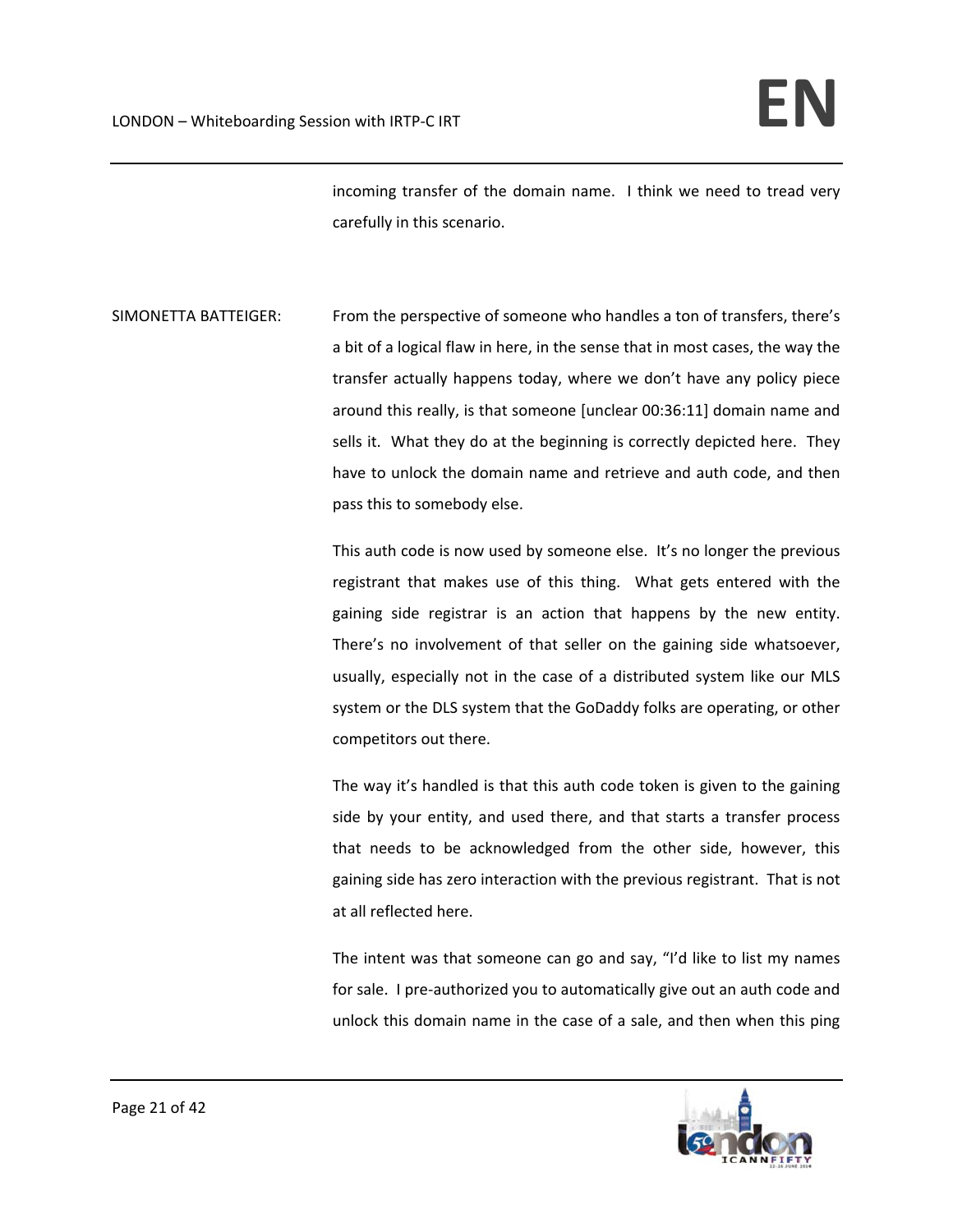happens, okay, we have a sale." The previous registrant would have already given their consent to the trade, and the other side is able to take this auth code and use it right away.

Because of the way this transfer happens, there is a notification to the losing side, between the registry and the losing side. They'd be able to immediately acknowledge, because they've been giving this pre‐ authorization at the very beginning. That was what we were intending to capture, and I don't see it here.

MIKE ZUPKE: We probably should have prefaced this by saying if you cut off this first step where it says, "The prior registrant says I want to change my WHOIS data," what we really tried to do was this is what we think the transfer policy was originally intended to function to do. Before we were thinking, "How does the secondary market fit into this?" so we spent a lot of time on the whiteboard saying, "How do we think this really happens on the secondary market?"

> We came up with all of these scenarios, because for us it's not all known exactly what happens in the background. We spent most of our time thinking about the secondary market. We were hoping this could be an all-day session and we'd be able to go through some of those things. We weren't able to get that time, given the gNSO's other obligations during ICANN Meetings.

> We definitely want to make sure that what we end up with is compatible with the general marketplace expectation for how the transfer policy will work. I don't want you to think that we were disregarding entirely

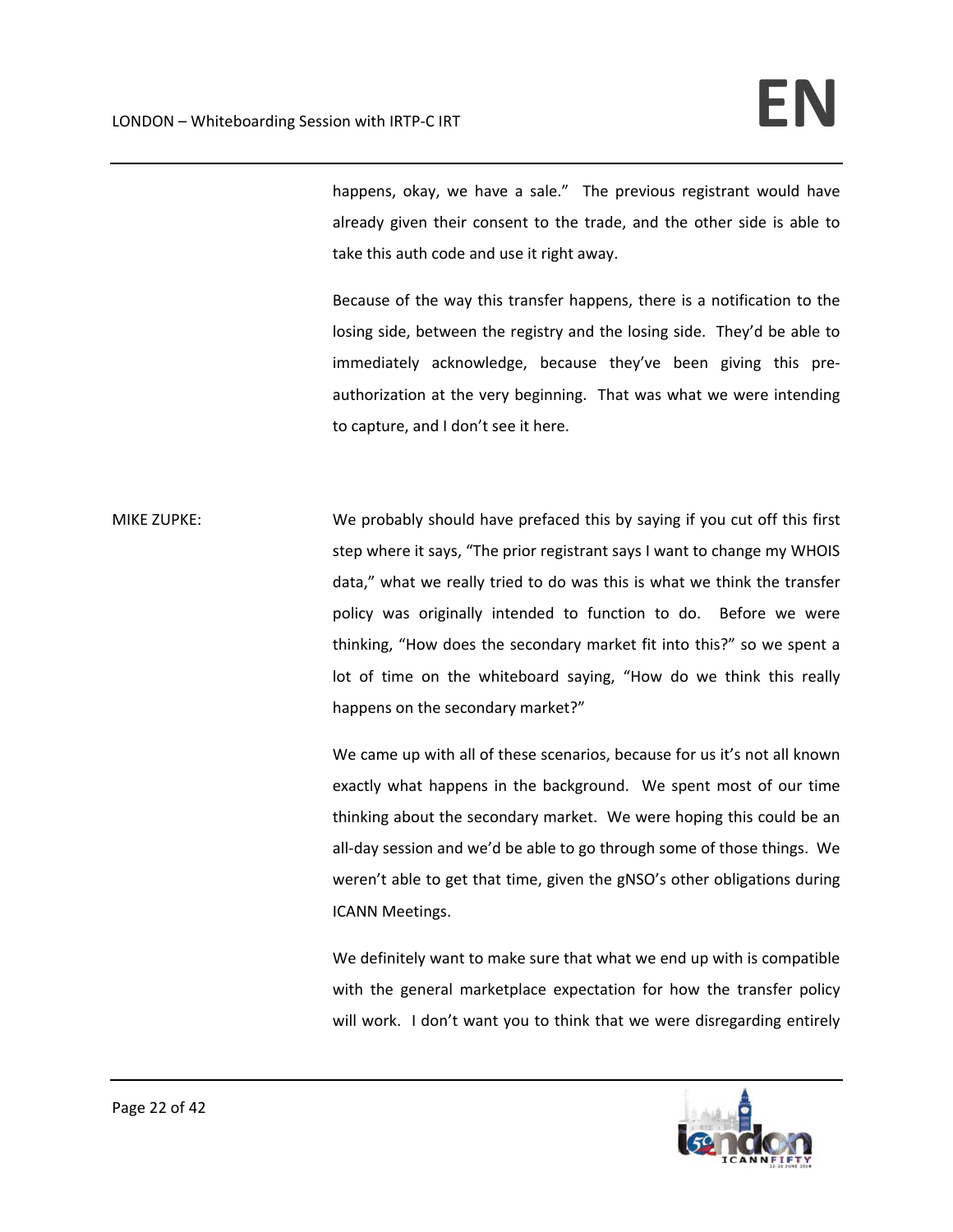that business. This was like our starting point. We were hoping also that you could help us by giving us those sorts of details about what's happening in the real world.

I think what you're saying is right. So many of the transfers are happening as a result of secondary market transactions. Anyway, I want you to know we didn't intentionally… We did intentionally not put that in the flowchart, but mostly because we're trying to understand it better. We have been thinking about that a lot.

SIMONETTA BATTEIGER: I did not mean to express that I think you have this intent. I understand that if you're not dealing with this on a day‐to‐day basis, it's probably almost impossible to come up with something that captures what the Working Group has discussed in months and months of time. I do think that maybe we do need another session specifically to inform you more about how things happen in the secondary market.

> I'm sure we can find volunteers from the Working Group that help give you more detail. All I meant to say is what I see here is not capturing what we spoke about. I'm sure we could fix it.

JAMES BLADEL: I just want to point out that while the secondary market probably constitutes the highest volume of transactions, we should build this as generically as possible, to account for things like UDRP enforcement and other types of situations that might not necessarily be secondary markets. I take your point.

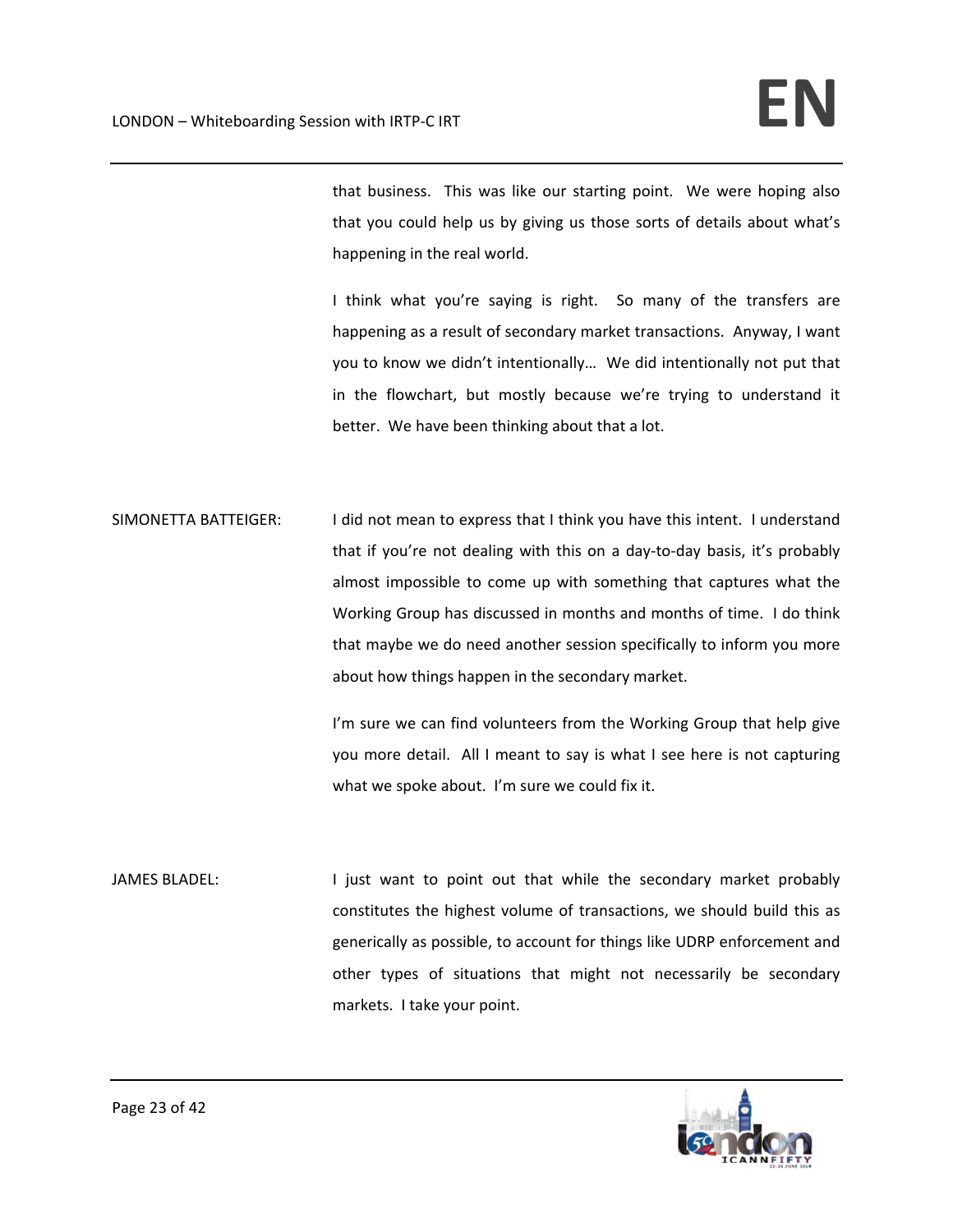MIKE ZUPKE: Thanks James. I think that's why when we finally settled on what we were going to bring to this session, we settled on this is the original transfer policy vision. I think that's why you see what we ended up with here.

SIMONETTA BATTEIGER: I want to add one more point and repeat what James said at the very beginning of this session. When this Working Group started to work on this, we very quickly came up with the realization that the existing policy does not at all address this particular use case, which is quite common.

> When you conceptually start with the existing policy, which is what you said you did, and you were trying to map it to that, then you cannot possibly come up with something that reflects what we discussed in the Working Group. We went back and forth to say can this even fit in the existing policy? Does this require a completely new type of policy writing?

> Then we came up with these recommendations to point out specifically this [unclear 00:42:16] case of registrar change with simultaneous registrant change is not at all reflected in the existing policy. This is really new. The secondary market and other players in the field have basically just improvised around it. It's gotten to the point that this [use case] has become so massive that it requires a look at this.

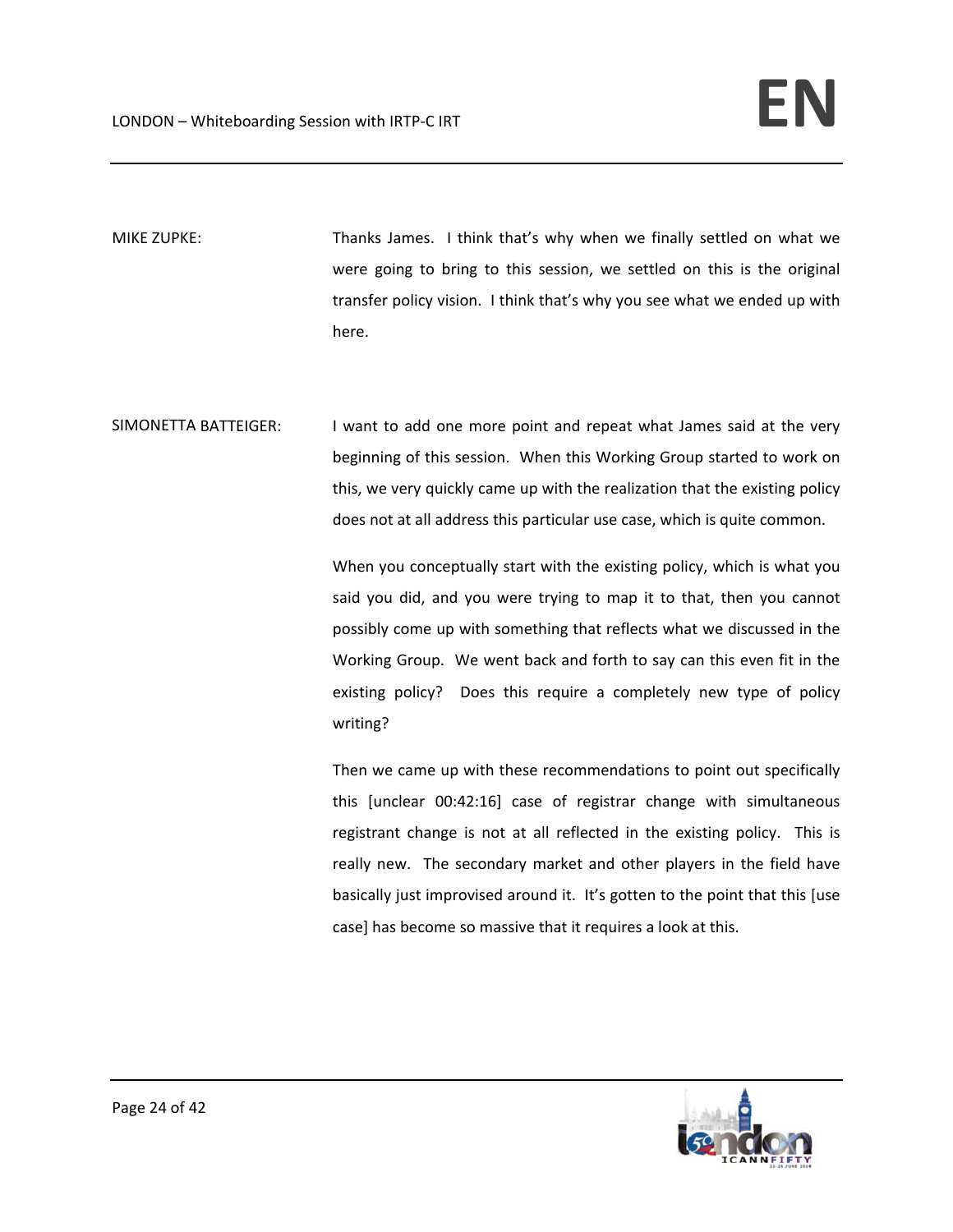MIKE ZUPKE: Thanks for that. That's a really good point, and it's one that we actually spent a lot of time thinking about too. If you look at the recommendations that came from the Working Group, in the text of it there's not much mention of secondary market. It's really about this change of registrant thing, and there's the 60‐day FOA expiration issue.

> We're looking at this and saying it seems to us that maybe there's actually a lot of things that might have been included, that would better address the needs of the secondary market, than just saying, "We want a change of registrant and a 60‐day FOA expiration." I wasn't there. I know there was a robust discussion over this. It's not to say that nobody thought of it.

> It almost seems to me that the comment that you made is that the transfer policy framework itself is problematic for the current state of the market. I'm not sure if this entirely addresses all the things that you're saying. Just to give an example, during some of the calls, participants mentioned that there are sometimes multiple FOAs for one domain to be transferred. That's probably not something that was envisioned in the original creation of the transfer policy.

> I think I understand why that might happen in the marketplace. Is that a situation that we could improve on? Rather than say, "FOAs will expire in 60 days," should we be thinking about, "Why are there so many FOAs going for one transfer?" I'm just using that as an example. I didn't mean to start a discussion on that particular topic. I don't know. I think what you're identifying is something that we've also been thinking about.

> Is this really addressing the concern that many people in the Working Group have? I think this seems to be one of the Working Groups that

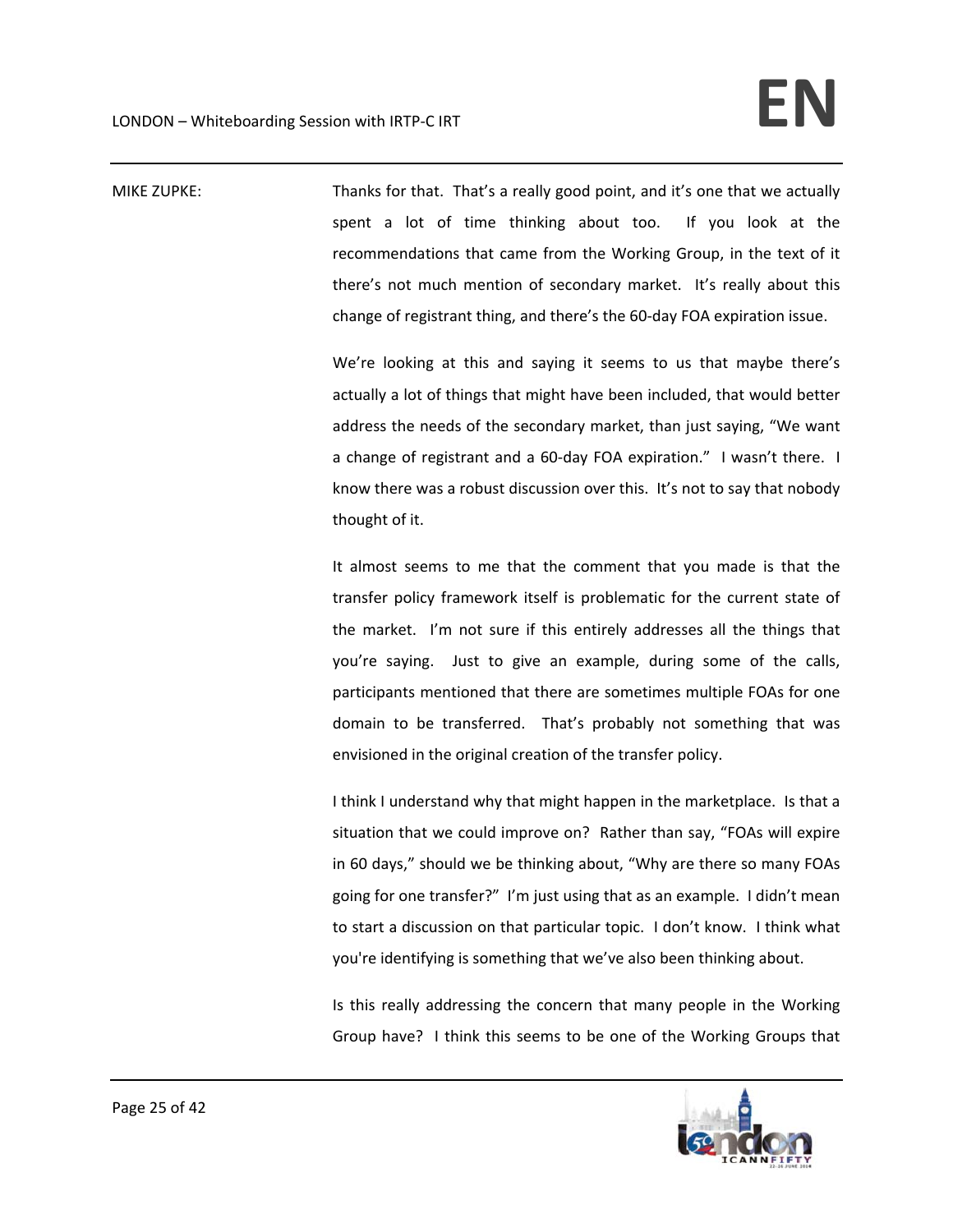had some of the most active participation by people in the secondary marketplace – they were well represented there. I don't now.

I'm not saying there should be an IRTP-E Working Group, I'm just putting out there that what you're saying is very much in‐line with the way we've been thinking. We're looking at our Mandate somewhat narrowly, in that we're giving this change of registrant thing. We understand the context was there's often a change of registrant at the same time as there's a transfer of registrar. That often happens on the secondary marketplace.

I think that's maybe one friction point in the process, that we might be looking at. I don't know if this is the opportunity to shed more light on other areas that could possibly benefit from review. I'm putting it out there today. Sorry I've talked so long. I know we only have another half hour here.

SIMONETTA BATTEIGER: Back to your point about why is there no mention that this is so relevant to the secondary market, we did speak about this and we did realize that there are [use cases 00:45:52] out there that have nothing to do with the secondary market. We wanted to make it generic. However, we wanted to not make things that currently work more challenging for people that are trading domain names.

> There was a lively debate also about whether or not FOAs are still the thing that should be used in regards to authorizing a transfer or not. After lots of debate we shied away from making a change there. There's probably some merit to looking at this again, but if I think about why a

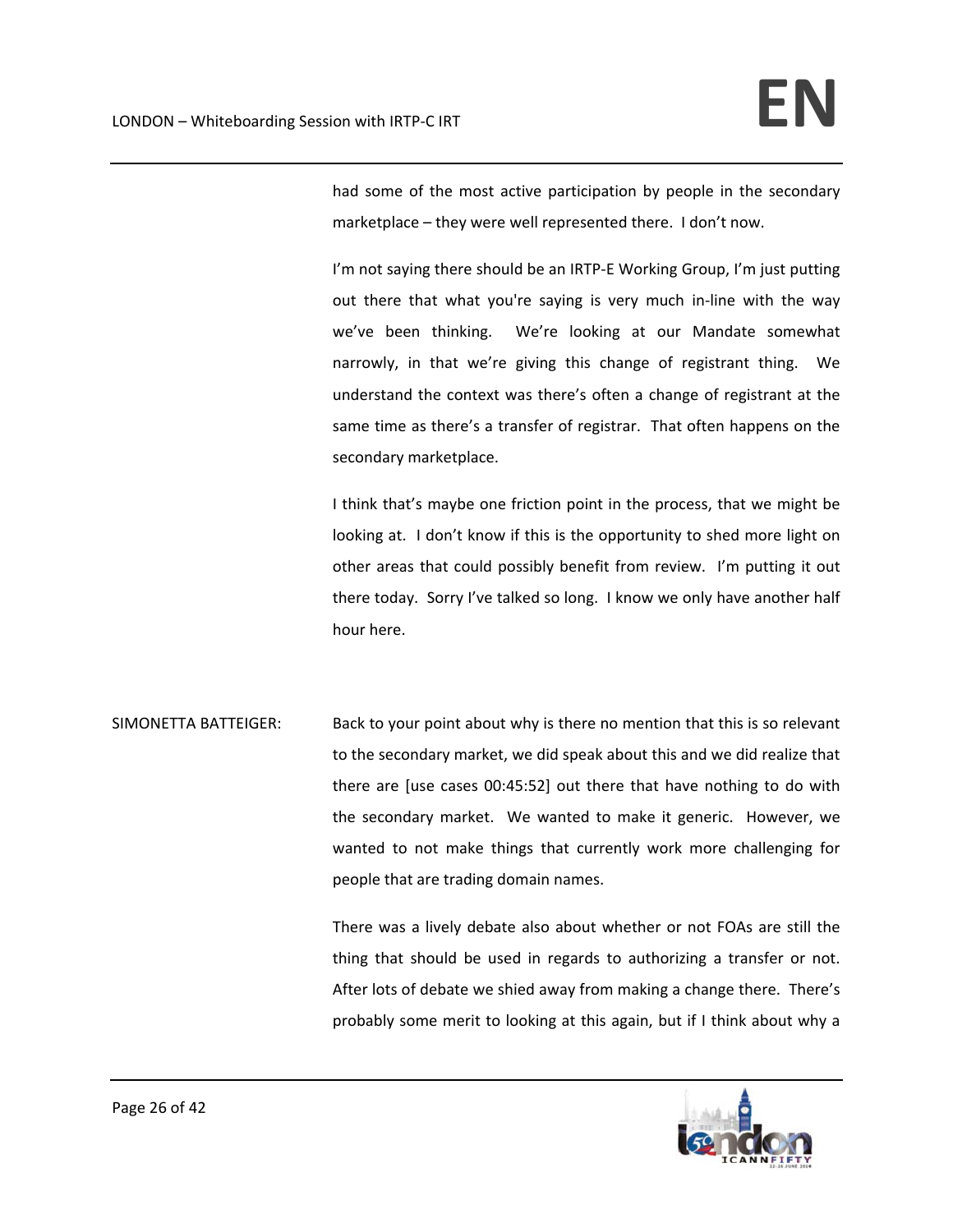simultaneous change would happen between two registrars, with the person or entity changing their own domain names, the most likely case is the trade.

Otherwise, if someone wants to save some money and move their domain names from A to B, all you have is a registrar change, no registrant change. That's covered by the existing policy. Off the top of my head, I don't know of many [use] cases outside of the secondary market, where you change the registrar and you change the registrant at the same time. Help me James, I'm failing here.

JAMES BLADEL: Enforcement of court orders, or UDRP. Seizures

SIMONETTA BATTEIGER: True, but when you look at the amount of these transactions, versus secondary market trades, I would probably think it's a 95% to 5% ration or something.

JAMES BLADEL: I would say 80/20, just because when it happens it usually happens to entire portfolios.

SIMONETTA BATTEIGER: Okay. It could affect a large portfolio and that would skew the numbers, but if you just look at the instance that triggered it that it's far more likely that a sales situation triggers this than these other use cases. They

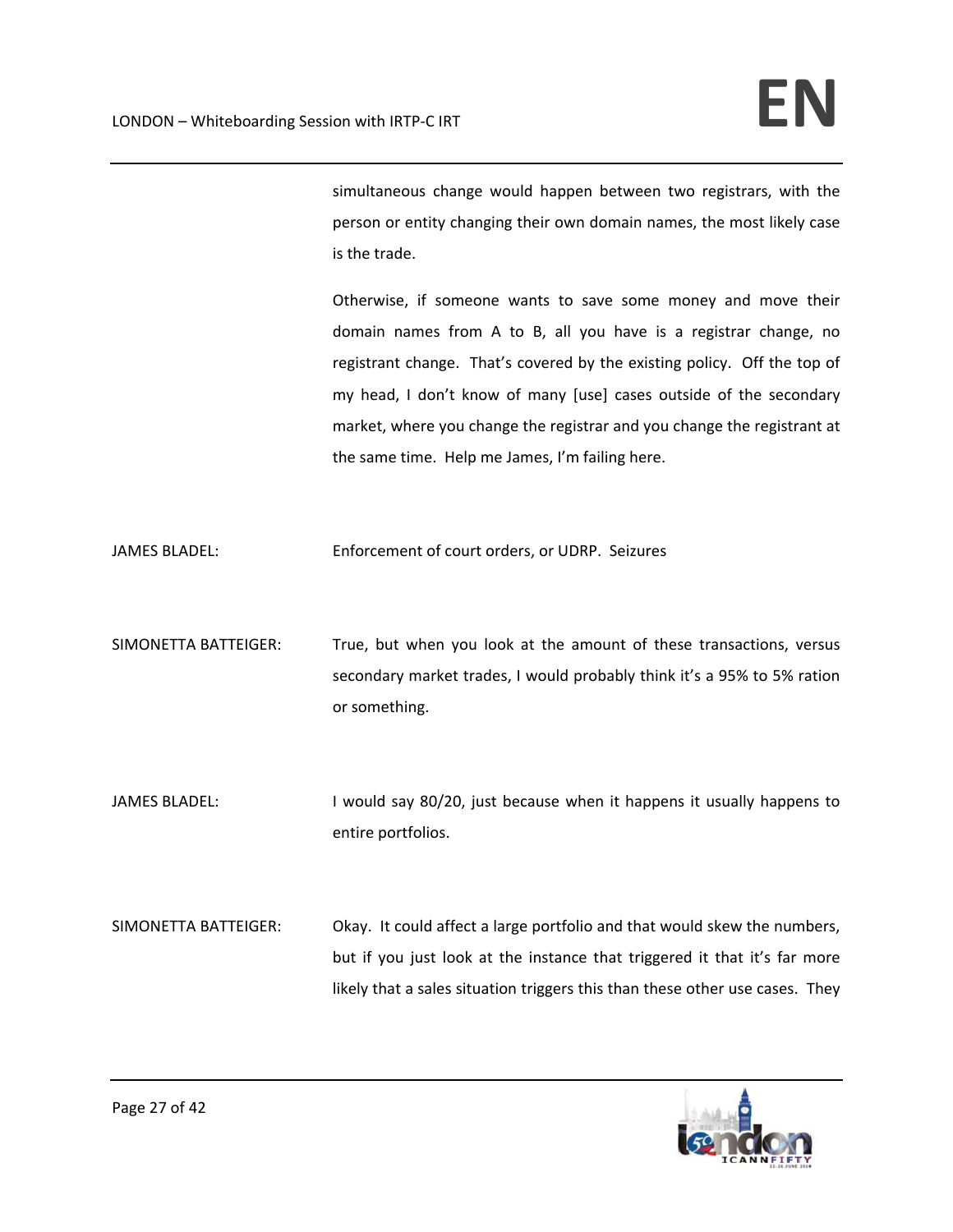are relevant and they're there. They should be somehow captured here as well.

SPEAKER: There's also the use case of single trader, single person registering domains as a person, and then over time their company develops and as they transfer the domains, to save money, they do provide their new company details. Those numbers, because they're obviously an SME, are quite significant numbers.

SIMONETTA BATTEIGER: Right, but in terms of how we envision this flow to work, I don't think there would be any change to how we wanted to do it. if you did that, and you moved from A to B, and in the process you also wanted to change the name, this whole process could still work the same way.

SPEAKER: lagree.

JAMES BLADEL: I also thought of another scenario, that's not currently using it, but if we do this right it could be very helpful for helping a reseller that has a large portfolio as a web designer, if they grow and become an accredited registrar, they would change to their own tag, as well as listing their customer as the registrant rather than themselves. Again, that's something that's not common, but when we encounter it, maybe a few times a year, it does involve very large numbers.

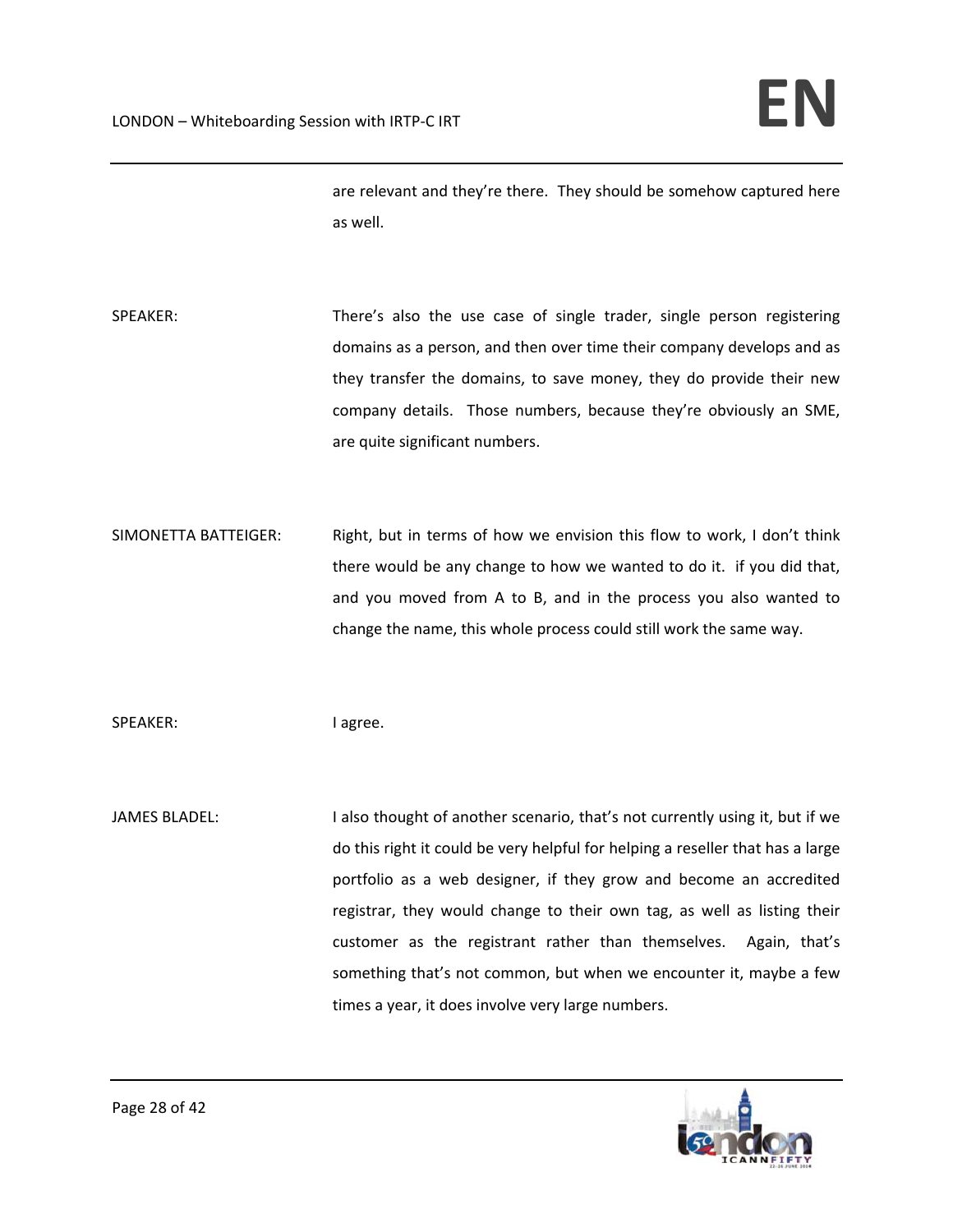SIMONETTA BATTEIGER: Do you see, for that use case, I think we would still be fine with the same process, right? What would you say is different about your use case? We need other framework to handle that?

- JAMES BLADEL: The problem we encounter with that use case is that Section B of the IRTP, and the [unclear 00:49:52] process that's offered by some registries, often don't fit that scenario. I think that depending on the circumstances, this could fill that gap between those two processes.
- SIMONETTA BATTEIGER: If the only way they could achieve this is by getting some authorization from the users about a problem, or should it be worded in a way that for the specific use case, that some reseller and registrar intends to change their accreditation details, blah blah, then that would not necessitate this?
- JAMES BLADEL: I've lost a handle on where we were going with this. I think that the understanding is yes, the most common use of this process will be an after-market transaction. I think the question was can we think of other scenarios where this might fit.

I think we all agree that making this process as generically applicable as possible, to cover... It's not linked specifically to the after-market, because the after‐market changes, and it may not look the same in five years. I wasn't sure where we were going with this anymore. I'm sorry.

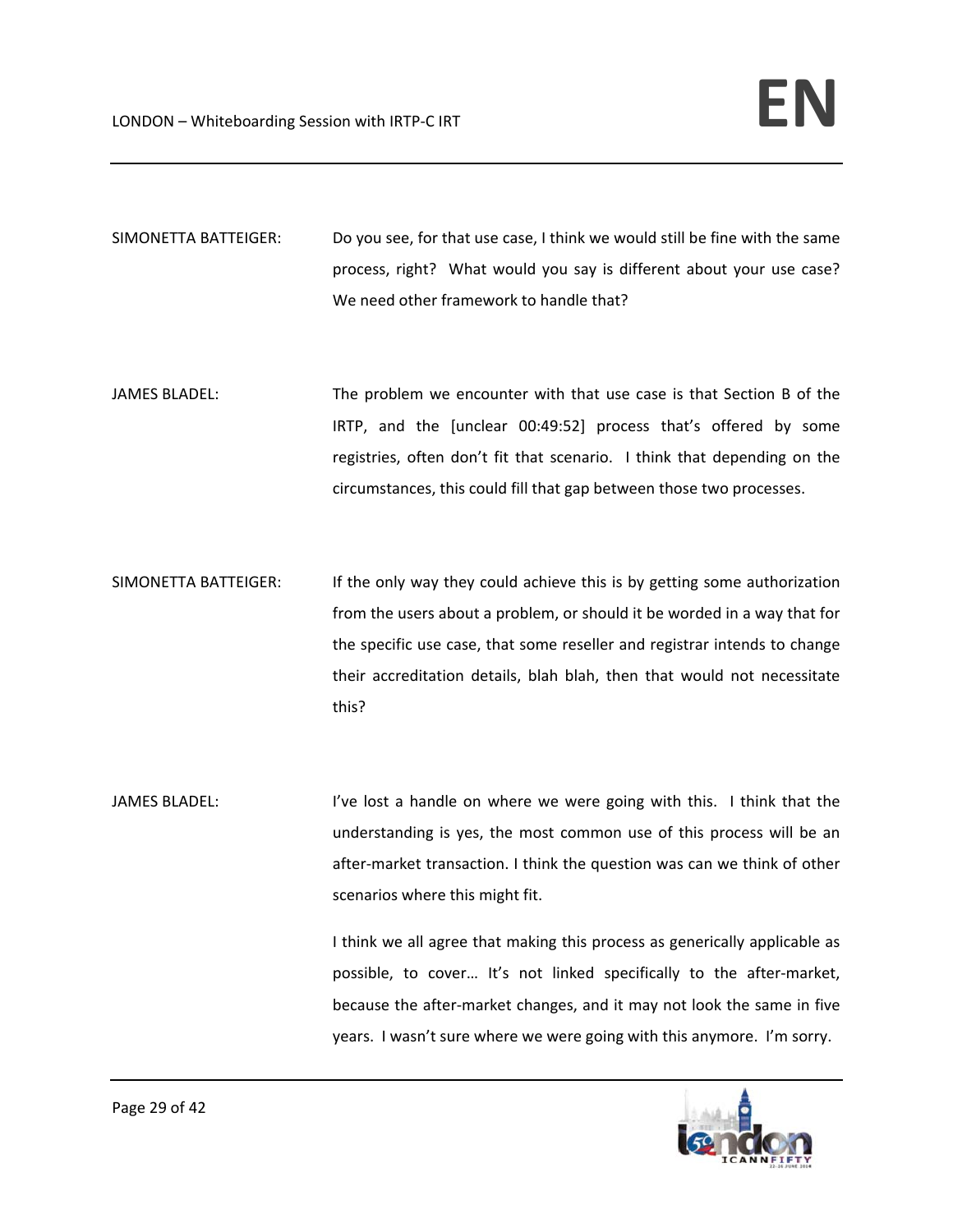| SIMONETTA BATTEIGER: | It went back to Mike's comment on should there be something specific   |
|----------------------|------------------------------------------------------------------------|
|                      | to just after-market, and I think no, because we had said we wanted to |
|                      | keep it generic. Now we brought up some examples of use cases that     |
|                      | are also applying.                                                     |

- JAMES BLADEL: Right, and I don't think we want to bake any industry practices, necessarily, into a policy of something that's evolving as quickly and as frequently as the after‐market. That would definitely fit the bill.
- MIKE ZUPKE: That wasn't the suggestion, that we should build a process specifically for the secondary market. I guess it's more that if there are pain points that are happening right now, the question is are we addressing it correctly?

The situation where I see this getting invoked, somewhat inadvertently, is if we're going to say that the admin‐seized email address triggers the 60‐day lock, it seems to be probably a somewhat common practice that before a person transfers a domain name they might change their admin email address.

That's where they'll receive the FOA. I imagine that to be a fairly common scenario. It's not necessarily even the case that if it's inaccurate WHOIS data it might be a preferred way to get the notice, and that sort of thing. That's where I see this being potentially problematic, for registrants who didn't realize they'd get caught up in what might be a 60‐day lock.

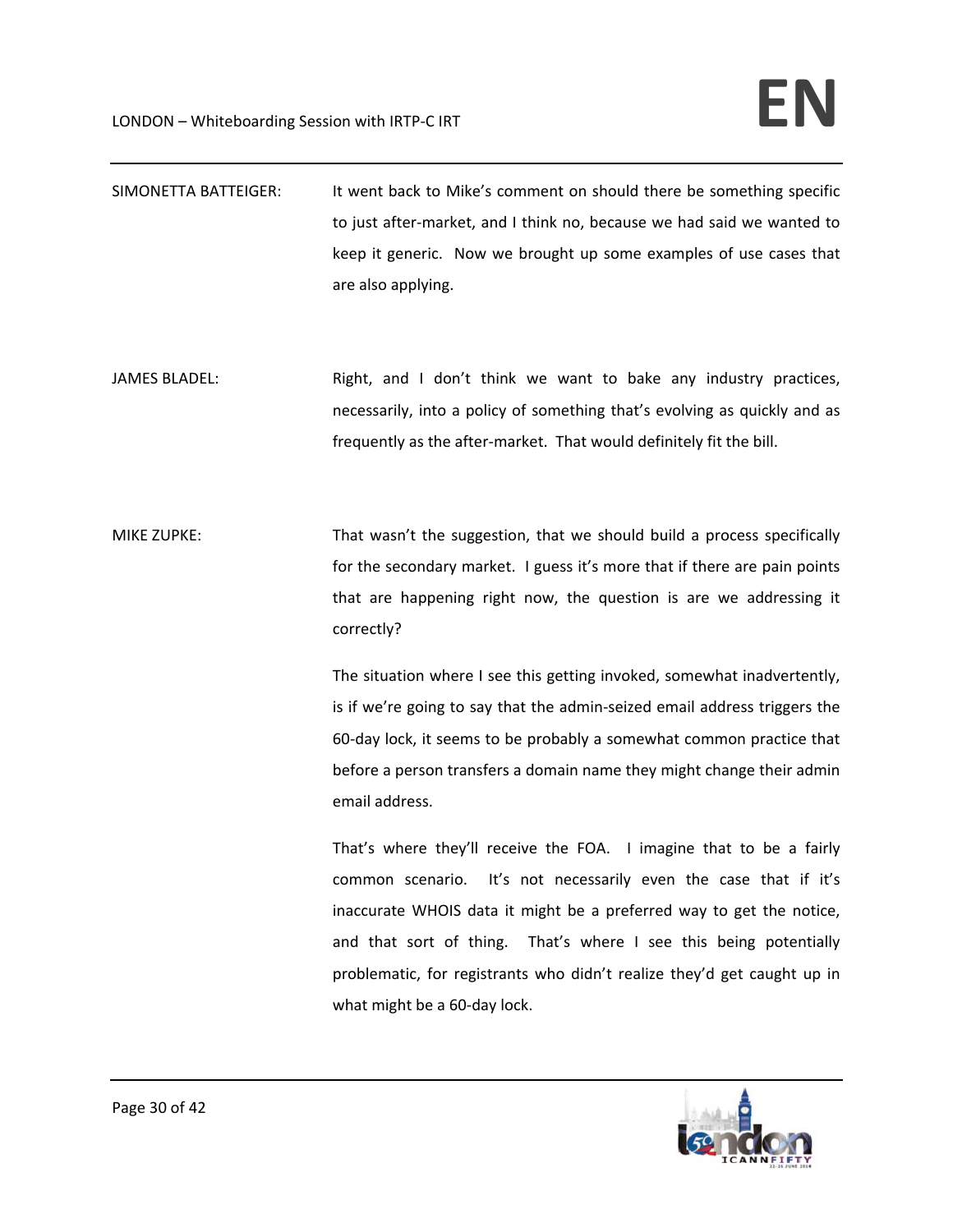SIMONETTA BATTEIGER: That was exactly our intent with giving an entity the opportunity to opt out of this lock, that this would not happen and lock the domain down.

MIKE ZUPKE: Right. As I read the recommendations, it seemed to me that the Working Group was saying the option to offer the opt‐out belongs to the registrar. Theoretically, a person could get locked in without the option to opt-out. Maybe I'm misunderstanding the recommendations, but that was how I thought it was read.

SIMONETTA BATTEIGER: I think you misunderstood the recommendation there. The intent was to give the option to opt-out of the lock to the registrant, so they can say to the registrar, "I know what I'm doing. I don't want this lock to be there right now," and request that it be removed.

MIKE ZUPKE: Thank you. Just to make sure that I understand – all registrars would be required to offer the opt-out option, is that right?

SIMONETTA BATTEIGER: Yes.

MIKE ZUPKE: James, is that consistent with what you had understood too?

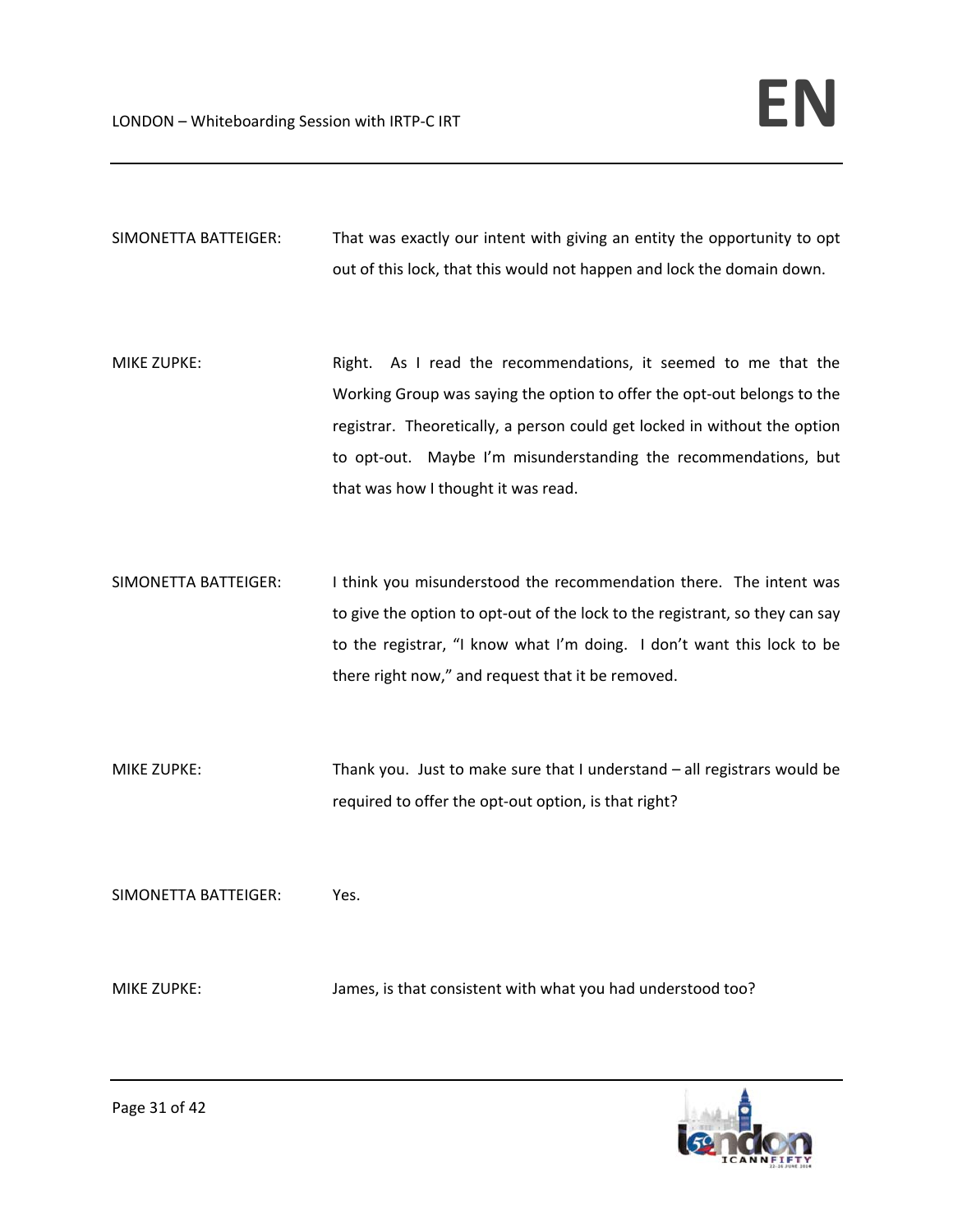| <b>JAMES BLADEL:</b>     | Yes.                                                                                                                                                                                                                                                                                                                                                                                                            |
|--------------------------|-----------------------------------------------------------------------------------------------------------------------------------------------------------------------------------------------------------------------------------------------------------------------------------------------------------------------------------------------------------------------------------------------------------------|
| <b>MIKE ZUPKE:</b>       | Okay. Thanks. I'll sleep better now. [Laughter]                                                                                                                                                                                                                                                                                                                                                                 |
| <b>CAITLIN TUBERGEN:</b> | Steve?                                                                                                                                                                                                                                                                                                                                                                                                          |
| STEVE:                   | [00:53:55] I don't have a whole lot of context in this, but I'm looking at<br>the Final Report and it says, "If a registrar chooses to offer an option for<br>registrants to opt-out" It's one line in the At-Large Report, but I don't<br>have a whole lot of context on this.                                                                                                                                 |
| <b>JAMES BLADEL:</b>     | I'm going to go ahead and go on the record, that's transcribed and<br>translated, that I don't remember. It was a very long time ago.                                                                                                                                                                                                                                                                           |
| <b>CAITLIN TUBERGEN:</b> | We had a couple of open questions, after looking at the Report, and I<br>wanted to get some feedback, if that's okay? Unless anyone had any<br>other comments on the simultaneous change of registrant and registrar?<br>Anyone? The change code security between the prior registrant and the<br>new registrant, if there is any advice from the Working Group Members<br>on how they envision that happening? |

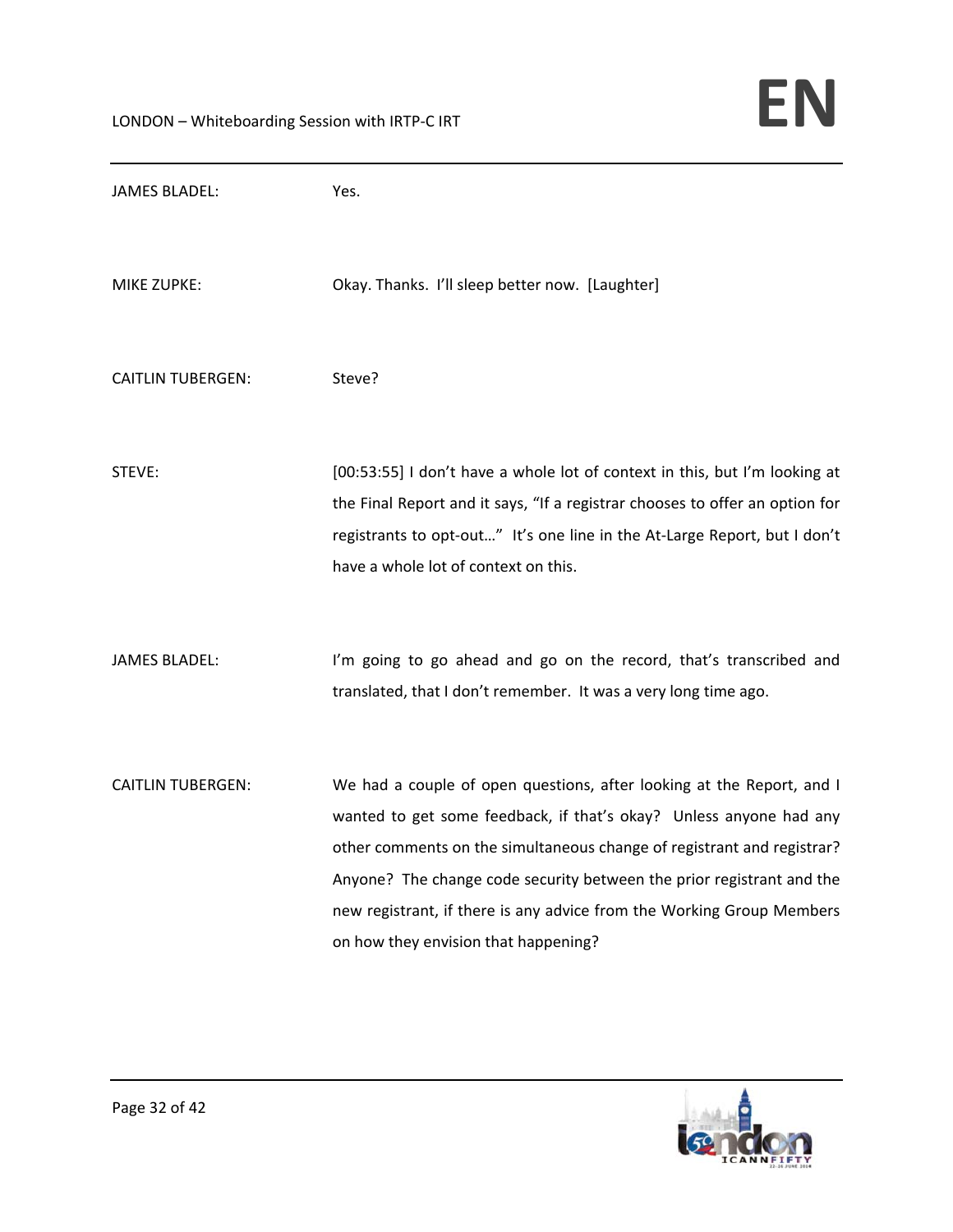JAMES BLADEL: I'm not sure what's covered by this, but my earlier statement... I think it's an open question of whether we use auth info‐code for this or create a different code. I think we talked about how to distribute this, and we left it fairly open, but recognizing that email would probably be the most common email, or just displaying it on a screen and letting someone copy it to the clipboard, but we would open that up to other options as well.

> It might be worthwhile to – maybe not now, but as we get further down the line on the process here – to have the SSAC weigh in on this. I know they've published several reports regarding domain name security, account security for registrars, and also domain name hijacking. I want to be sure that at a minimum that they're aware of this policy change.

> It should be aligned with their previously published guidance on these issues, or if we invalidate some of their concerns by making some of their concerns and those attack vectors obsolete… it's a balance. We don't want to open the floodgates. The bad guys are probably already three steps ahead of us, and developing new ways to exploit this.

> We have to make it sufficiently robust to deal with this, including, as what's coming out of IRTP-D, there's got to be a dispute... I think that's your second bullet point, so I'll stop talking.

SIMONETTA BATTEIGER: Is your question more about what should this code be, or is it about how it should go from A to B?

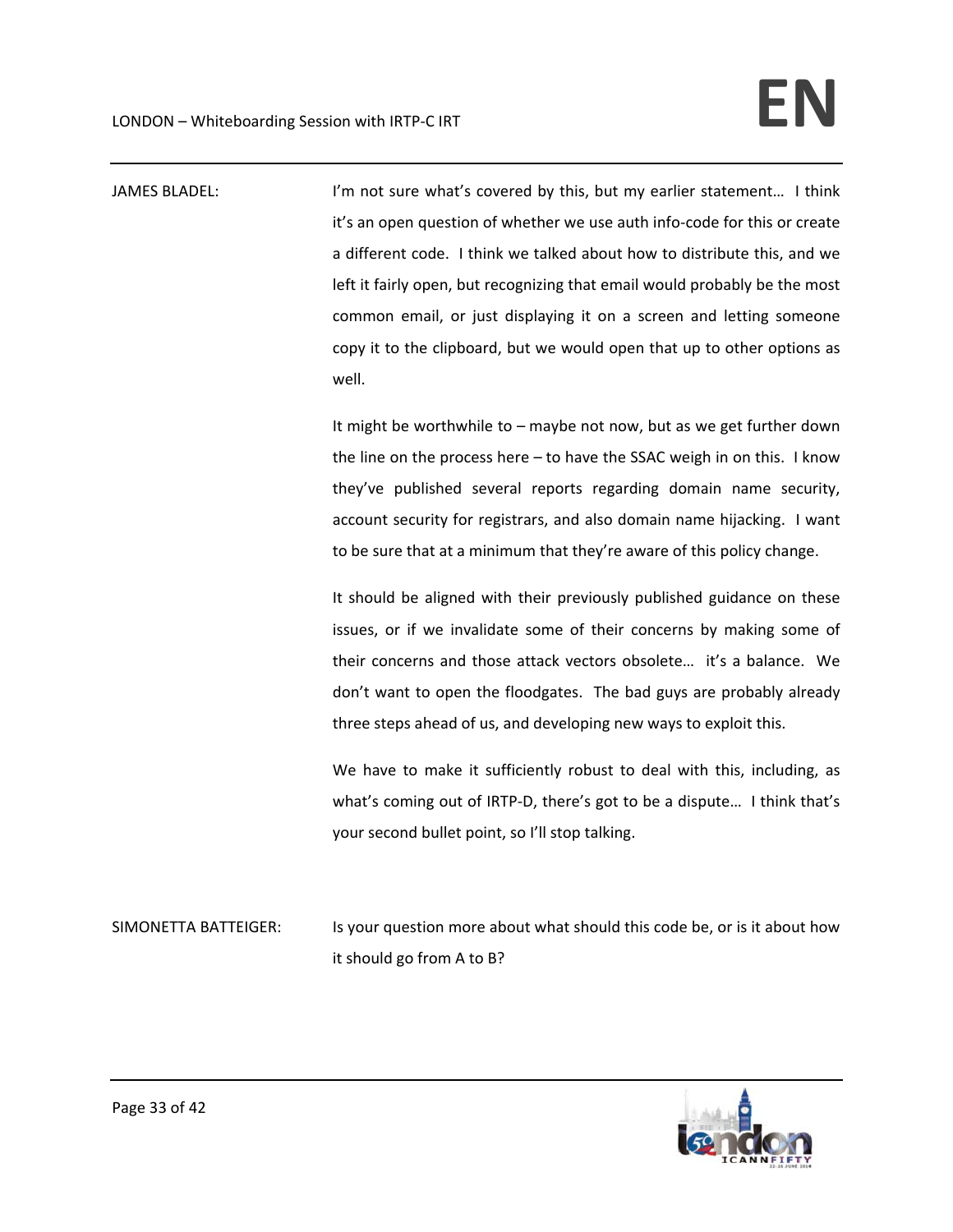- CAITLIN TUBERGEN: It was a little bit of both, because the Report left that completely open. The only guidance was there was a potential issue with having the code be the auth info‐code, because of security issues.
- SIMONETTA BATTEIGER: There is obviously an ease of use pro to using the auth code, and at the same time there is a security concern with this, or this overloading of one token concern. This would almost be something to go back to some of the registrars on and ask them, "What would that mean for your transfer systems?" All of them are currently able to handle this auth code thing.

Making them use something else means that every single registrar out there who does domain name transfer, and the involved registries, will have to be able to deal with one more token. It would be something, almost, to go back to them and ask them on their input for this as well. In terms of the communication method, I think James made this clear. We didn't mean to prescribe one particular method, but it would probably be smart to look at some best practices.

MIKE ZUPKE: I'm worried that the "them" that Simonetta referred to is actually us, you and me, and two other people, if we're going back to the Working Group or the registrars… That was my only thought there.

SIMONETTA BATTEIGER: Well, it's not just us. When you change something technical like this, for the entire community out there, it's more than one or two entities that

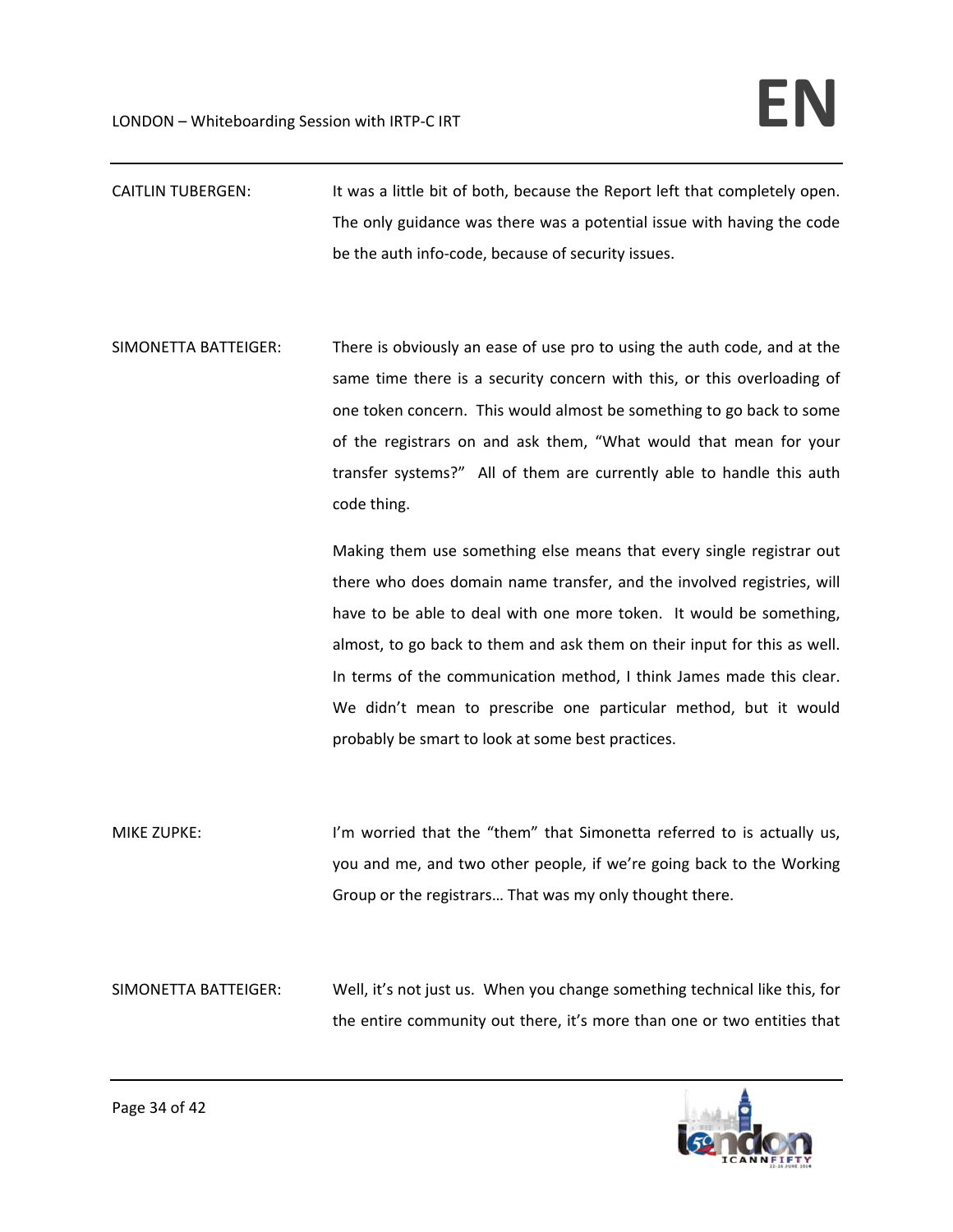would be involved. Looking at what's happening with the Trademark Clearinghouse and little token issues there, I know that this is something that might create a headache for more than one entity. That was not our intent.

- CAITLIN TUBERGEN: Going back to the simultaneous inter-registrar transfer and change of registrant, one issue that we noticed is that I understand that the reason that the Working Group proposed the inter‐registrar to take place first was to avoid having that 60-day inter-registrar transfer lock, following the change of registrant. If the inter‐registrar transfer is to take place first, it seems that there wouldn't be accurate WHOIS data, or any incentive to change the WHOIS data and make it accurate after the transfer.
- SIMONETTA BATTEIGER: We spoke about this a lot as well, and we're struggling to come up with a sorting order here. Practically speaking, the way this works, the new registrar has absolutely no way to access the previous registrant's information. Nor would that previous registrant have any interest to confirm an agreement with the new registrar as to their policies, because they're really not interested in this name anymore. It's someone else who wants to have it now.

The gaining registrars would have a really hard time getting the previous registrant involved at all. This notion of this having a sorting order is a desirable idea, but practically probably not really there, because how this actually works is that currently… Let's say you want to sell to me,

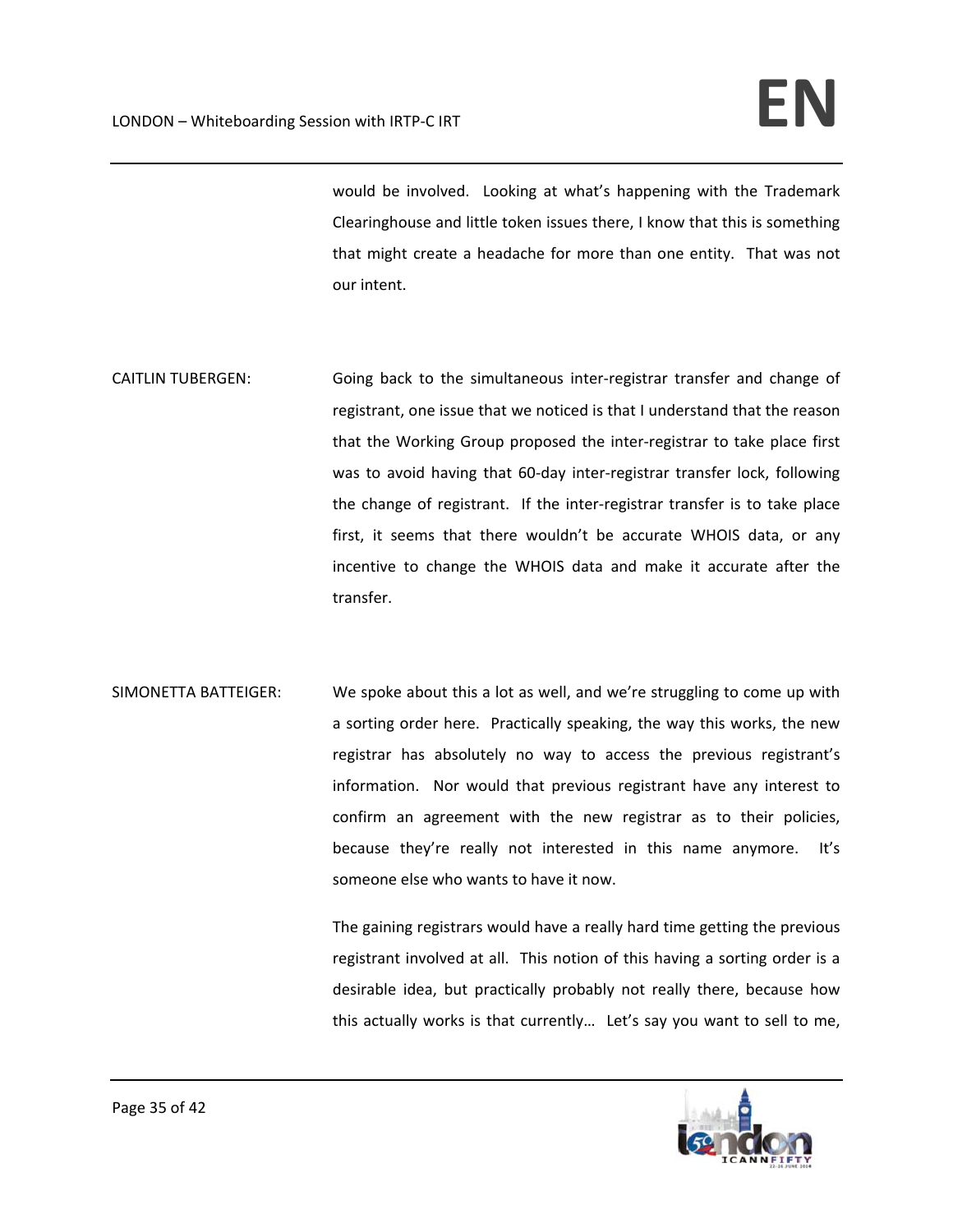you log in at GoDaddy. You unlock your domain name, you give me an auth code and send me an email.

Then I go to United Domains and log into my account there. I've agreed to their terms of use and their policies. I use that auth code and somehow that triggers a ping from United Domains to the registry, back to GoDaddy. They say, "Okay, we accept this auth token at the registry, because we know it's the right way." They can't really verify, in a THIN registry scenario, if my registrant details are what was there before. They have no way to know that.

I don't know if this sequencing idea is something that, in the real world, actually really exists. In the real world, this does happen simultaneously. I am now having my WHOIS data in this new account at United Domains. They send this to the registry and say, "Please update the ownership details," and they might not give my registrant details, or they may, in the case of a THICK registry.

They give this authorization token as the way to say, "Yes, this should be done." Then all of this gets updated at the same time, and it waits for a confirmation ping with an acknowledgement or a non‐acknowledgement from either side. I don't know if the sequencing is actually really there.

ARTHUR ZONNENBERG: [01:02:21] If I can chime in from EPP Standard, the transfer command? I'm Arthur Zonnenberg. [.registrar hostnet 01:02:27]. I'm now becoming a Member of the IRTP‐D Group, not C, so I may be out of line here. The sequencing of events is that by default, in the RFC Standard 5730 through 5733, transfer EPP command creates an instance of the

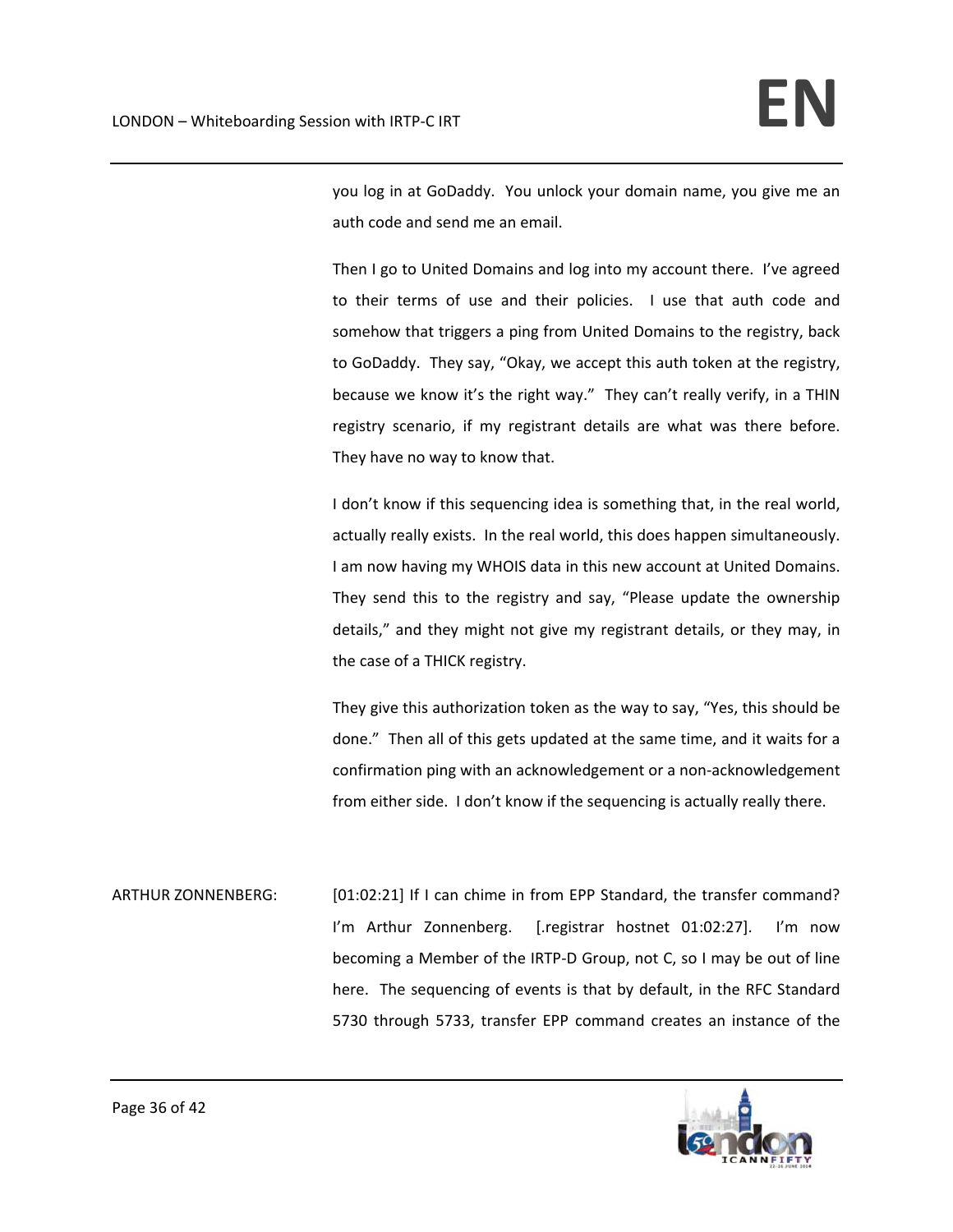domain name in the new account, which is actually the same object, because it has to be unique.

Then it creates the old previous registrant as a contact on the new account. It always copies all the existing previous data into the new registrar's account, who will then be burdened with updating the name servers, the technical contact, the billing contact, and the administrative and the owner contact as well.

- SIMONETTA BATTEIGER: Okay, so you're saying they use two pings? They use a transfer ping and then they use an update of registrant ping to get the whole thing done?
- ARTHUR ZONNENBERG: Those are two different commands in EPP. One is the domain transfer and the other is domain update.
- SIMONETTA BATTEIGER: Okay.
- ARTHUR ZONNENBERG: Those commands cannot be executed at the same time in the current EPP standard used worldwide. Unless you create an extension on top of your [XSD 01:03:55] files, and VeriSign cooperates and develops a new automation, like eurid.eu has been doing, in the past. They are now abandoning that though.

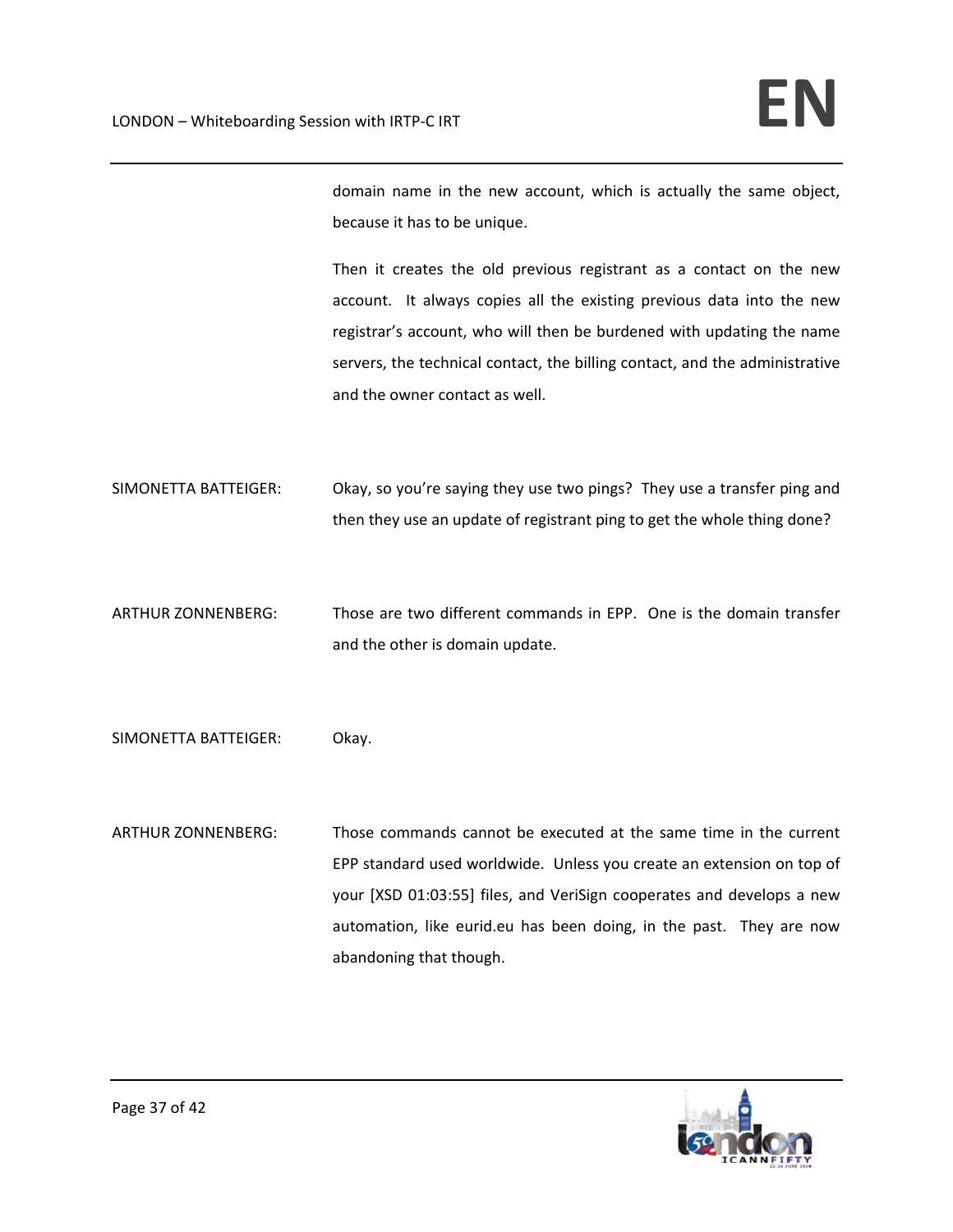SIMONETTA BATTEIGER: Okay, so then there is sequencing there. This makes it even more interesting. The gaining registrar basically has no choice, but for the short period of time where they've sent the transfer command, they basically have to accept registrant details with someone they have absolutely no relationship with. Then the beautiful responsibility to update this as quickly as possible.

> Really, they're doing this as… There's a one second in between, and that one second violates all kinds of policies and no one cares?

ARTHUR ZONNENBERG: I'm afraid yes. Most ccTLD registries treat inter-registrar transfers... First they also change the registrant, preferably as a change of registrant, where the changing of the registrar is a side issue, because it has less legal implications. Change of registrant is fundamental for most legal contracts, but that assumes a legal contract between the registry and the registrant, which does not apply here.

> The contract is between the registrant and registrar. It's a different world with the gTLDs and I have to get used to it as well. I'm just chiming in.

CAITLIN TUBERGEN: You're making it more complex!

ARTHUR ZONNEBERG: I'd like to apologize to James for stepping out of line yesterday.

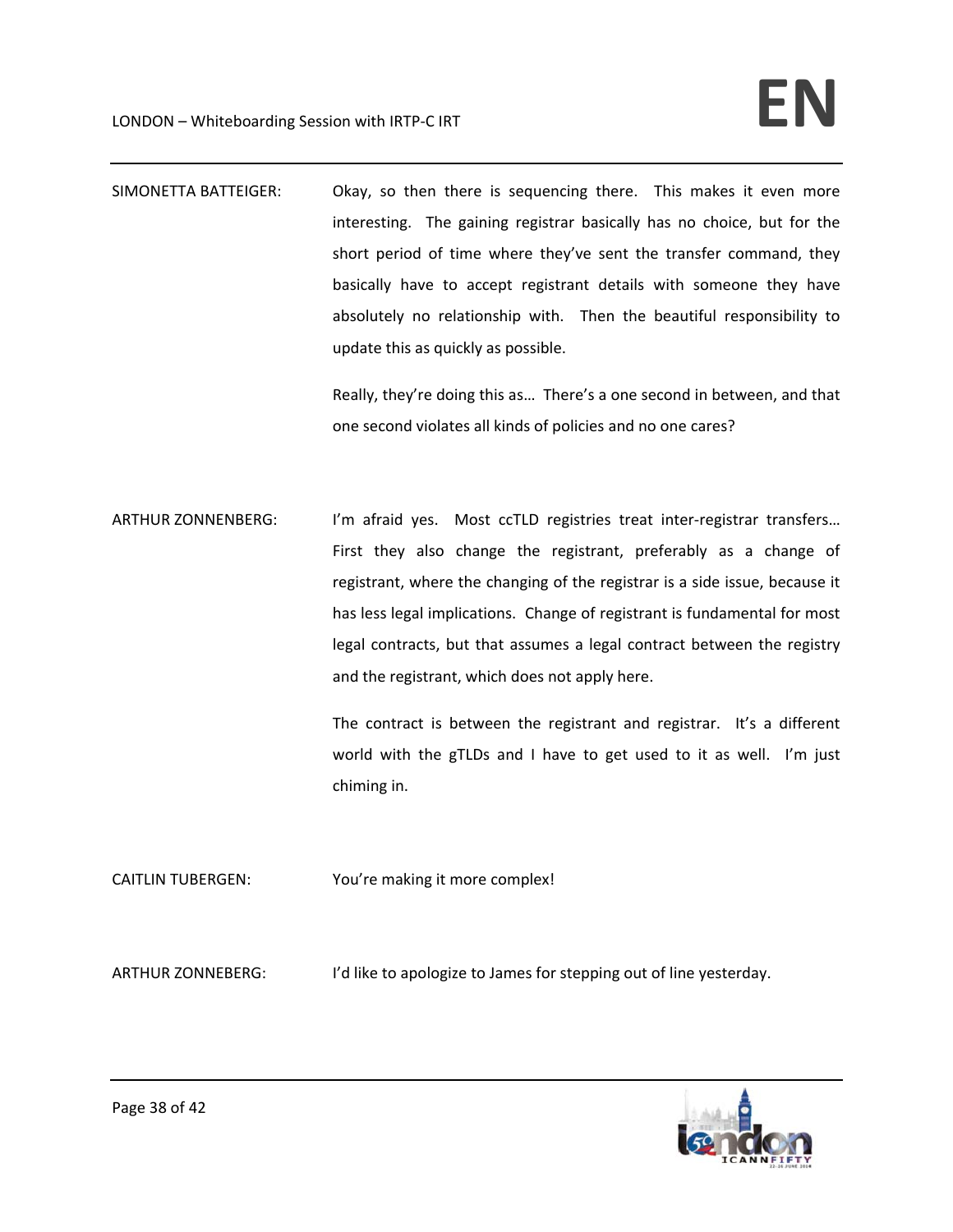JAMES BLADEL: That's not necessary. I have to leave because the gNSO Council Public Session is starting in a few minutes.

ARTHUR ZONNENBERG: My general concern is just from the perspective of the registered name holder, that we try to reduce the steps that are superfluous and not necessary, like the unlocking of your domain name, or the 60‐day lock. I'm becoming more and more convinced that those are just nagging, teasing or playing the RNH to keep the domain name at the current registrar, rather than allowing an open and free market.

> However, this is not in the charter questions, and therefore should be looking towards an IRTP‐F or G. I don't know if there's an E yet. I see Caitlin having a spontaneous migraine. They would address those questions. From my initial analysis I've found that the… I'm sorry. We'll talk later.

MIKE ZUPKE: I do have a real quick question in response to your view, from a technical perspective, of EPP, have you seen that in any flowcharting out there as well, instead of a standard text-based RFC? Has anybody put together [streamlined 01:07:13] views of when these commands are taken, or anything like that? It seems like it would benefit us at the policy level to understand what's going on at the technical level.

SIMONETTA BATTEIGER: I agree, and I think that should be done.

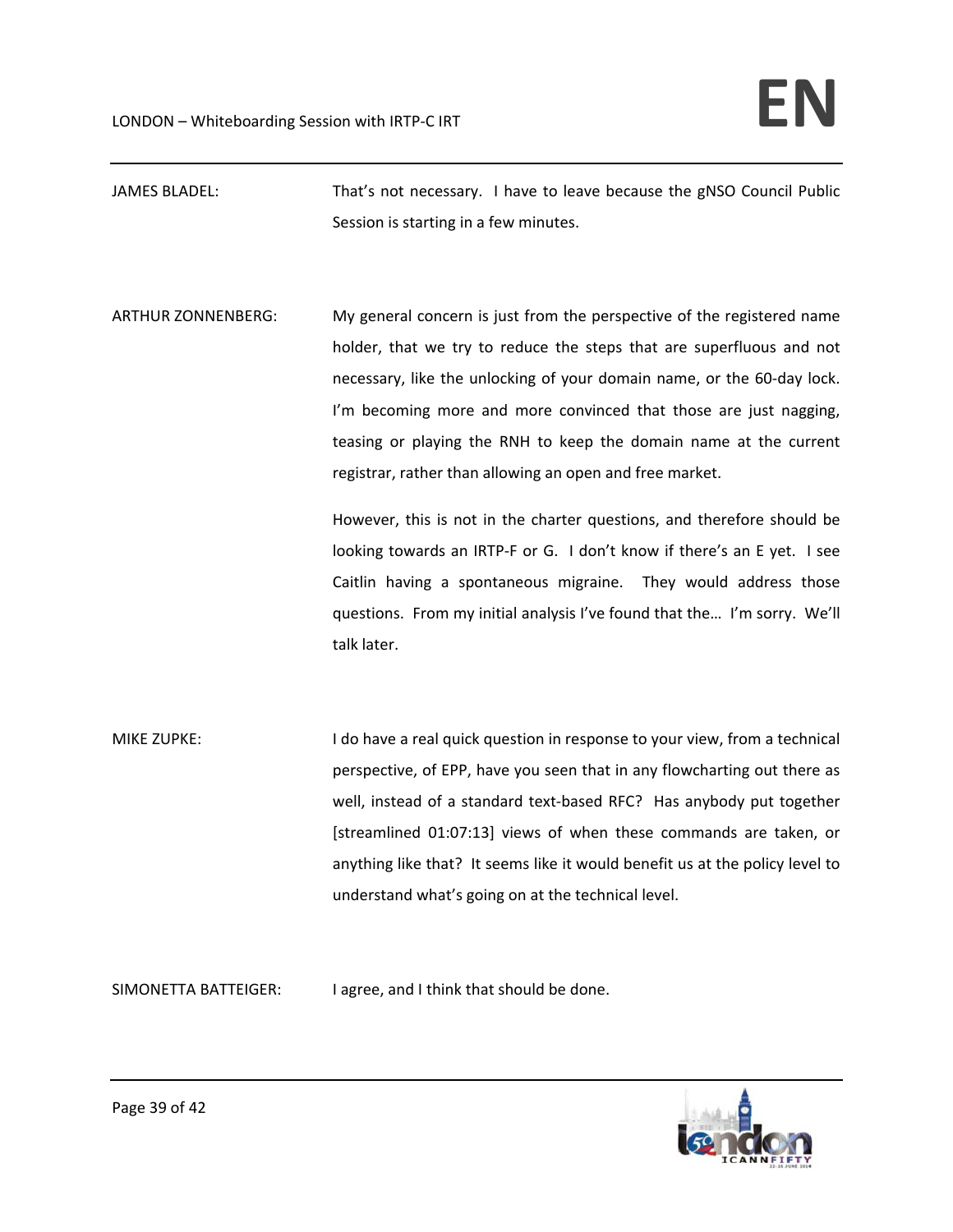- ARTHUR ZONNENBERG: Unfortunately, those flowcharts do not currently exist with the IETF or a standardized version. The guy, Scott, who develops the RFC Standard for EPP has admitted that there are some design oversights or limitations in the protocol itself, that would be great to solve at a basic RFC level, but then you're talking about years and years of drafting and technical implementation. It's perhaps not something that the IRTP‐C would undertake to change.
- SIMONETTA BATTEIGER: I have one final comment on this. We didn't care as much about the sequencing piece as we care about the fact that we do want to make the user experience one that works. If technically speaking one happens before the other, from a systems perspective, from what a user gets to see perspective, it feels seamless. That feel should be kept.
- CAITLIN TUBERGEN: Thank you Simonetta. Did anyone have any final comments about any of these flowcharts, or the change of registrant process, more generally? Yes, Theo?
- THEO [GERT]: Just a quick comment. This is [Theo Gurt 01:09:11] for the record. Whatever you guys come up with, and whatever's going to be rolling towards us, make sure that the implementation time that we have for this PDP will be sufficient, because there is so much going on right now. If I look at the flowchart at the current level, setting up such a system is no big deal from a technical point of view.

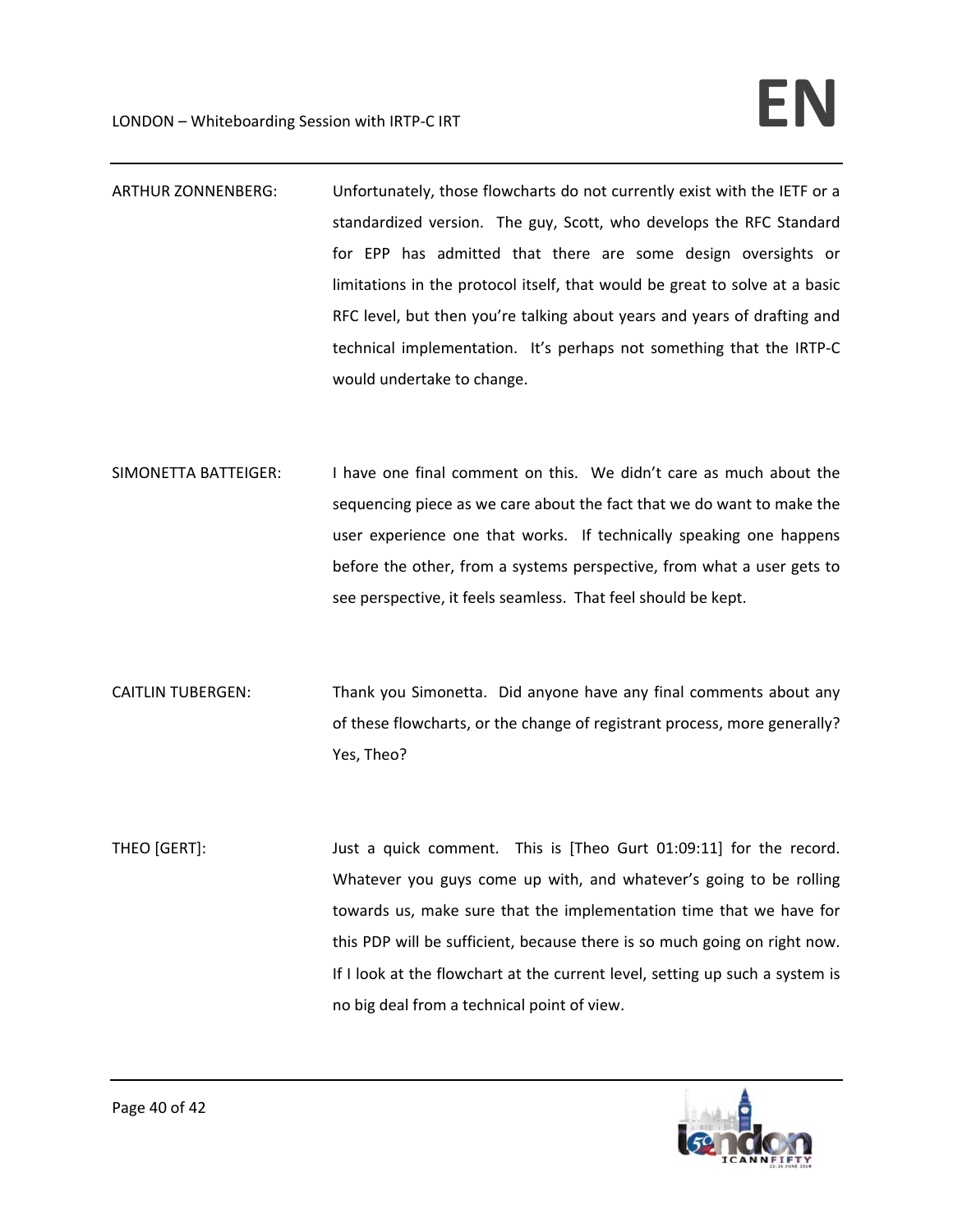Making a smooth system for all the actors in the environment is a completely different thing. We need more time. Given the previous experience with the other PDPs, it's too short. I'd like to bring that out.

- CAITLIN TUBERGEN: Thank you Theo. I think when we do post the draft policy for public comment, that could be something you note in the comments of implementation, timing, and what you think would be a good amount of time for this to be implemented. Did anyone have any comments on any recourse of if the transfer's made in error? The Final Report didn't give us any guidelines on that either. Simonetta?
- SIMONETTA BATTEIGER: I think the intent was to wait for IRTP-D and basically push the recourse, to first of all try and resolve it with comment sense. A customer care agent at one registrar speaks to customer care agent at the other, and they can maybe solve this between themselves. If that's not possible, then go to TDRP.
- BARRY: With that, working on the Part D, the recommendation as it stands now is that it will stay at the registrar level, or registrants wouldn't have access to the TDRP. I think there's a footnote there that it depends on what the change of registrant looks like. It's chicken-egg-egg-chicken scenario. I suspect, although I can't predict the future, that what will probably happen is roll out change of registrant and see how good or bad it is.